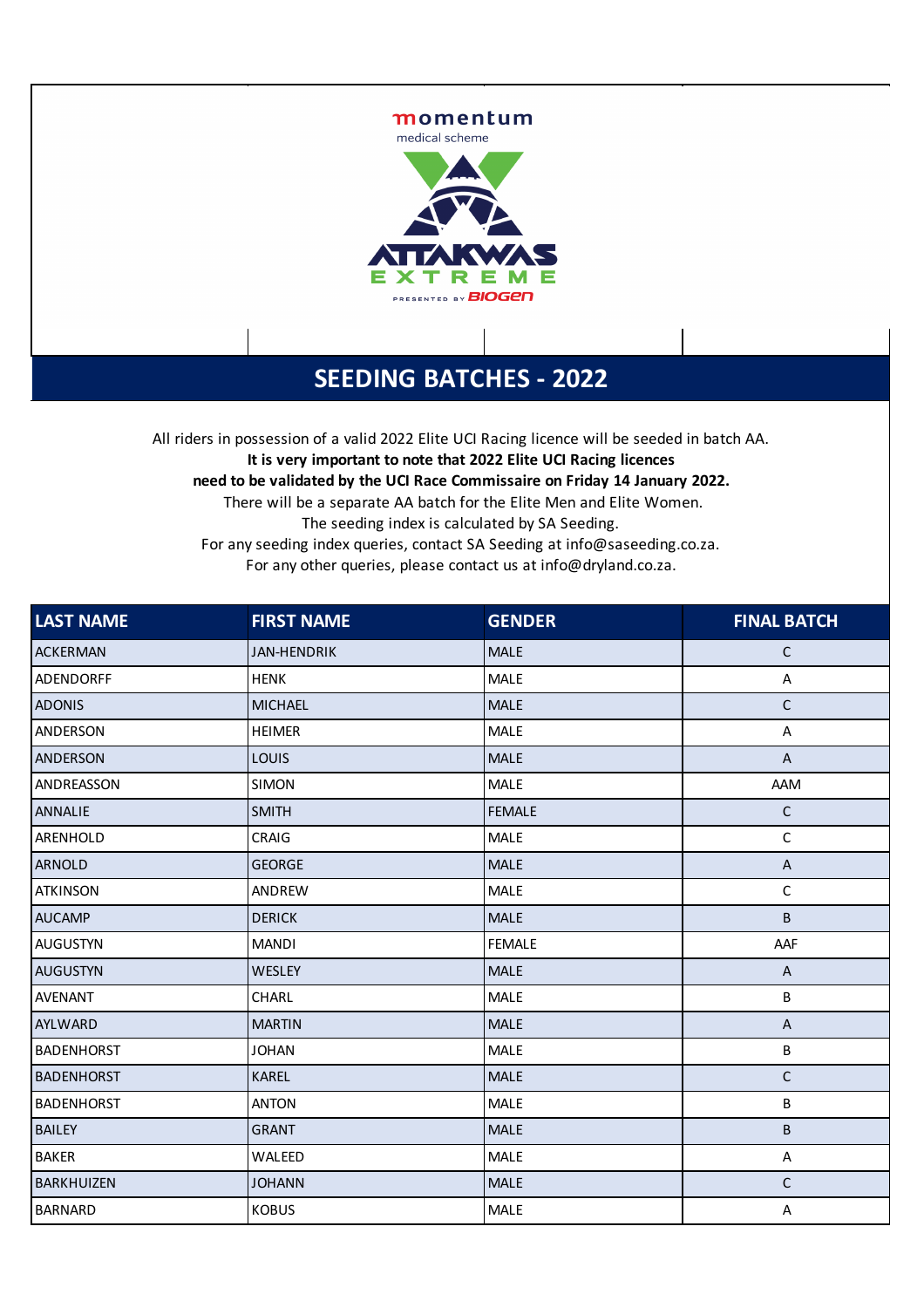| <b>LAST NAME</b>    | <b>FIRST NAME</b> | <b>GENDER</b> | <b>FINAL BATCH</b>        |
|---------------------|-------------------|---------------|---------------------------|
| <b>BARNARD</b>      | <b>FIENIE</b>     | <b>FEMALE</b> | $\mathsf{A}$              |
| <b>BARNARD</b>      | RIAAN             | MALE          | $\mathsf C$               |
| <b>BARTHOLOMEW</b>  | <b>RICHARD</b>    | MALE          | $\mathsf C$               |
| <b>BASEL</b>        | <b>NIGEL</b>      | MALE          | $\boldsymbol{\mathsf{A}}$ |
| <b>BASSON</b>       | <b>TAMMA</b>      | <b>FEMALE</b> | $\boldsymbol{\mathsf{A}}$ |
| <b>BASSON</b>       | <b>THINUS</b>     | MALE          | A                         |
| <b>BASSON</b>       | <b>DEON</b>       | <b>MALE</b>   | В                         |
| <b>BASSON</b>       | <b>GROBLER</b>    | MALE          | $\mathsf C$               |
| <b>BASTARD</b>      | <b>COLLETTE</b>   | <b>FEMALE</b> | $\boldsymbol{\mathsf{A}}$ |
| <b>BATEMAN</b>      | <b>ROBERT</b>     | MALE          | B                         |
| <b>BECKER</b>       | <b>HEIN</b>       | MALE          | $\mathsf C$               |
| <b>BEERS</b>        | <b>MATTHEW</b>    | MALE          | AAM                       |
| <b>BEHM</b>         | <b>MARTIN</b>     | MALE          | $\mathsf C$               |
| <b>BEHRENS</b>      | <b>OTTO</b>       | <b>MALE</b>   | B                         |
| <b>BEKKER</b>       | ROSSOUW           | <b>MALE</b>   | AAM                       |
| <b>BEKKER</b>       | <b>CHRISTO</b>    | MALE          | B                         |
| <b>BENADE</b>       | LUCIANO           | MALE          | $\sf A$                   |
| <b>BERGH</b>        | FANIE             | MALE          | B                         |
| <b>BESTER</b>       | <b>LEON</b>       | <b>MALE</b>   | B                         |
| <b>BESTER</b>       | <b>IRENE</b>      | MALE          | $\mathsf C$               |
| <b>BEUKES</b>       | <b>GERHARD</b>    | <b>MALE</b>   | $\mathsf C$               |
| <b>BEUKES</b>       | <b>HEINIE</b>     | MALE          | A                         |
| <b>BEZUIDENHOUT</b> | <b>PIETER</b>     | MALE          | $\boldsymbol{\mathsf{A}}$ |
| <b>BEZUIDENHOUT</b> | <b>FRANCOIS</b>   | MALE          | B                         |
| <b>BIESHEUVEL</b>   | <b>MIKE</b>       | <b>MALE</b>   | $\boldsymbol{\mathsf{A}}$ |
| <b>BLACKWELL</b>    | GREG              | MALE          | A                         |
| <b>BLACKWELL</b>    | <b>ROSS</b>       | MALE          | $\mathsf C$               |
| <b>BLAKE</b>        | <b>ALEX</b>       | MALE          | B                         |
| <b>BLANE</b>        | <b>JEFF</b>       | MALE          | $\mathsf{A}$              |
| <b>BOLTON</b>       | <b>MIKE</b>       | <b>MALE</b>   | B                         |
| <b>BONTEKONING</b>  | <b>KEAGAN</b>     | MALE          | AAM                       |
| <b>BOONZAAIER</b>   | <b>SCHALK</b>     | <b>MALE</b>   | $\mathsf C$               |
| <b>BOONZAAIER</b>   | <b>FAMKE</b>      | <b>FEMALE</b> | $\boldsymbol{\mathsf{A}}$ |
| <b>BOONZAIER</b>    | <b>BRAD</b>       | <b>MALE</b>   | $\mathsf C$               |
| <b>BORNMAN</b>      | <b>EWALD</b>      | <b>MALE</b>   | $\mathsf C$               |
| <b>BOROCHOWITZ</b>  | <b>ISAAC</b>      | <b>MALE</b>   | B                         |
| <b>BOS</b>          | <b>JOHN</b>       | <b>MALE</b>   | $\mathsf A$               |
| <b>BOSCH</b>        | <b>RUDY</b>       | <b>MALE</b>   | $\boldsymbol{\mathsf{A}}$ |
| <b>BOSCH</b>        | CHANTELLE         | <b>FEMALE</b> | $\boldsymbol{\mathsf{A}}$ |
| <b>BOSHOFF</b>      | CHARL             | <b>MALE</b>   | A                         |
| <b>BOSMAN</b>       | <b>PETRUS</b>     | <b>MALE</b>   | $\mathsf{A}$              |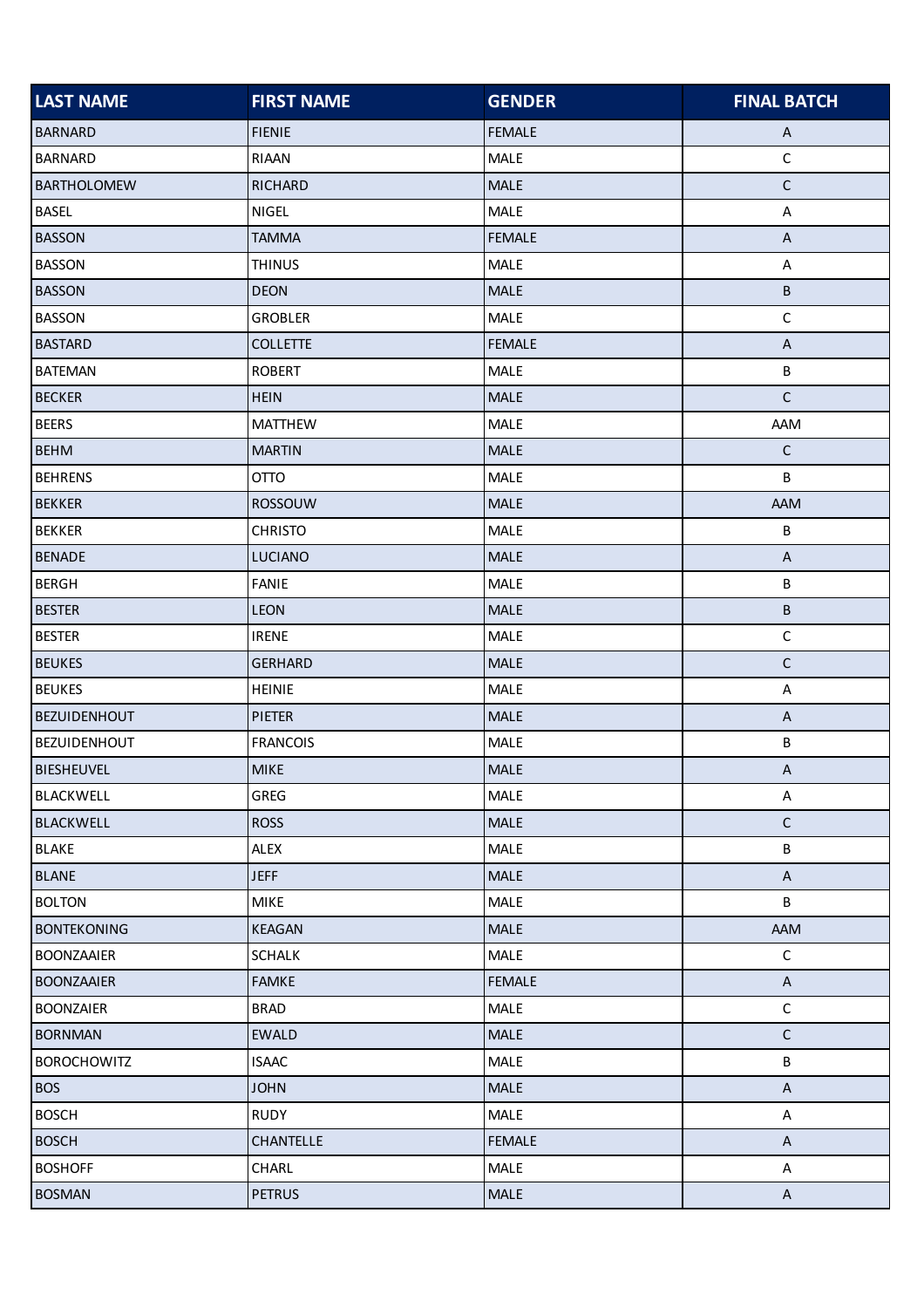| <b>LAST NAME</b>   | <b>FIRST NAME</b> | <b>GENDER</b> | <b>FINAL BATCH</b>        |
|--------------------|-------------------|---------------|---------------------------|
| <b>BOSMAN</b>      | <b>KAREN</b>      | <b>FEMALE</b> | $\mathsf C$               |
| <b>BOSMAN</b>      | <b>EDUAN</b>      | MALE          | $\mathsf C$               |
| <b>BOTHA</b>       | WESSEL            | MALE          | AAM                       |
| <b>BOTHA</b>       | <b>THYS</b>       | MALE          | B                         |
| <b>BOTHA</b>       | <b>THEUNS</b>     | MALE          | $\mathsf C$               |
| <b>BOTHA</b>       | <b>FLORIS</b>     | MALE          | $\sf A$                   |
| <b>BOTHA</b>       | <b>DIRK</b>       | MALE          | $\mathsf C$               |
| <b>BOTMA</b>       | <b>JOHAN</b>      | <b>MALE</b>   | $\mathsf C$               |
| <b>BRAND</b>       | <b>JACO</b>       | MALE          | A                         |
| <b>BRAND</b>       | ANDRE             | MALE          | $\mathsf C$               |
| <b>BRIEN</b>       | <b>GRAEME</b>     | MALE          | B                         |
| <b>BRITS</b>       | <b>HENTIE</b>     | MALE          | $\mathsf C$               |
| <b>BRITS</b>       | <b>MELT</b>       | MALE          | $\mathsf C$               |
| <b>BRITS</b>       | <b>NAMARIA</b>    | <b>FEMALE</b> | $\mathsf C$               |
| <b>BROWN</b>       | <b>KENRICK</b>    | MALE          | $\sf B$                   |
| <b>BRUMMER</b>     | <b>TAT</b>        | <b>MALE</b>   | $\mathsf C$               |
| <b>BRUYNS</b>      | CHARL             | MALE          | $\mathsf A$               |
| <b>BURGER</b>      | <b>DOUGLAS</b>    | MALE          | $\sf A$                   |
| <b>BURGER</b>      | <b>MULLER</b>     | MALE          | A                         |
| <b>BURGER</b>      | CONRAD            | MALE          | B                         |
| <b>BURGER</b>      | <b>KOBUS</b>      | MALE          | B                         |
| <b>BURNS</b>       | <b>JAMES</b>      | MALE          | $\mathsf C$               |
| <b>BUTER</b>       | FRED              | MALE          | A                         |
| <b>BUYS</b>        | <b>DANIEL</b>     | MALE          | B                         |
| <b>BUYS</b>        | PHILIP            | MALE          | AAM                       |
| <b>BUYS</b>        | <b>CORNE</b>      | MALE          | В                         |
| <b>CAMPBELL</b>    | GRAHAM            | MALE          | B                         |
| <b>CAMPBELL</b>    | <b>BRUCE</b>      | <b>MALE</b>   | $\boldsymbol{\mathsf{A}}$ |
| CAMPBELL           | <b>TRACEY</b>     | <b>FEMALE</b> | $\mathsf C$               |
| <b>CARINUS</b>     | <b>ELDORETTE</b>  | <b>FEMALE</b> | $\mathsf C$               |
| <b>CARNEIRO</b>    | JAY               | <b>MALE</b>   | B                         |
| <b>CARSTENS</b>    | <b>ML</b>         | MALE          | B                         |
| CAWOOD             | <b>THOMAS</b>     | <b>MALE</b>   | B                         |
| <b>CHANEY</b>      | <b>MELISSA</b>    | <b>FEMALE</b> | $\mathsf{A}$              |
| <b>CHERRINGTON</b> | ANDREW            | <b>MALE</b>   | B                         |
| <b>CHESTER</b>     | <b>NEVILLE</b>    | <b>MALE</b>   | $\mathsf{A}$              |
| <b>CHESTERTON</b>  | <b>JUSTIN</b>     | <b>MALE</b>   | <b>AAM</b>                |
| <b>CHEVALLIER</b>  | <b>HUDSON</b>     | MALE          | $\boldsymbol{\mathsf{A}}$ |
| <b>CILLIERS</b>    | <b>WICHARD</b>    | <b>MALE</b>   | A                         |
| <b>CILLIERS</b>    | <b>JACO</b>       | <b>MALE</b>   | B                         |
| <b>CILLIERS</b>    | <b>HANLI</b>      | <b>FEMALE</b> | B                         |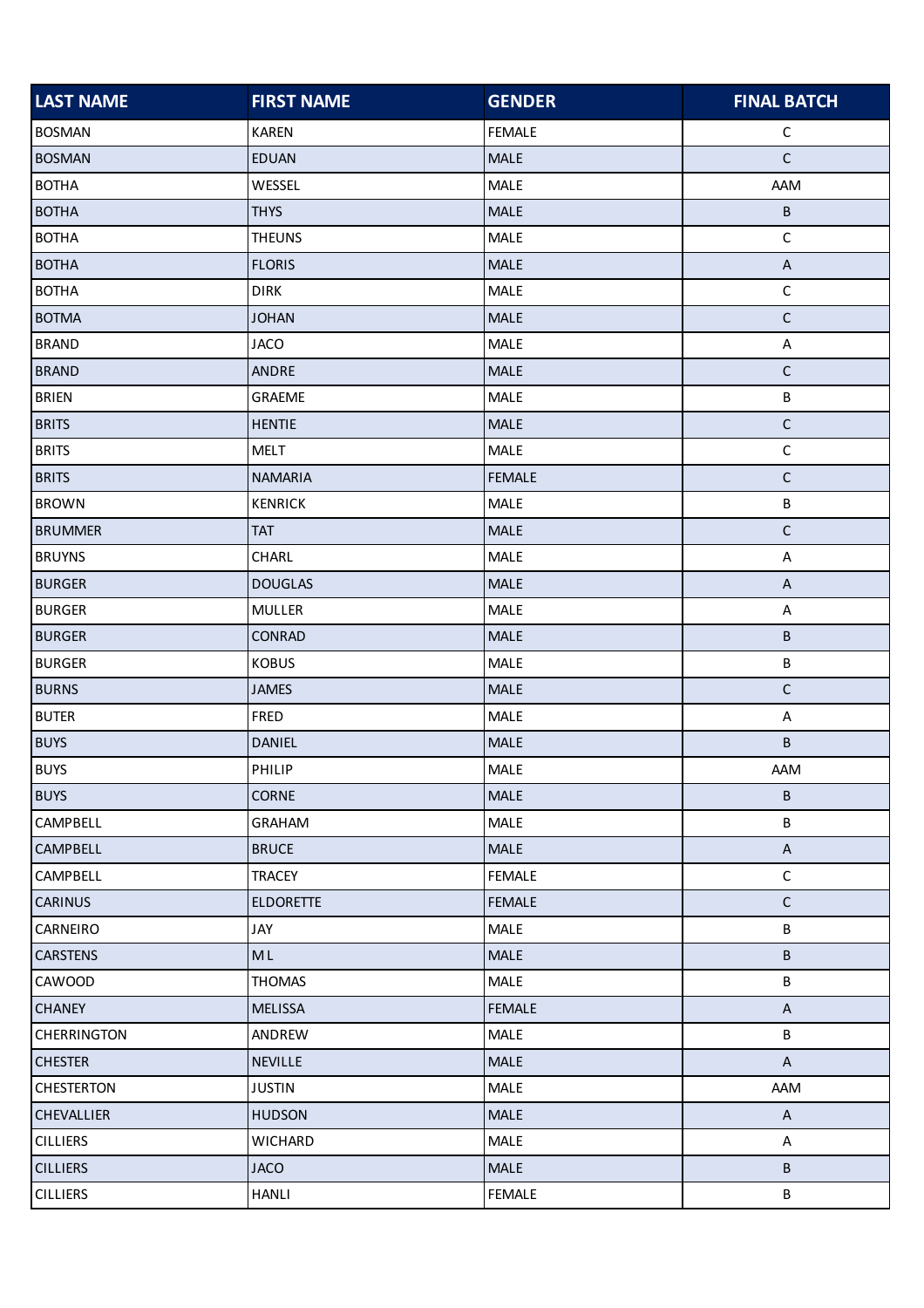| <b>LAST NAME</b>   | <b>FIRST NAME</b> | <b>GENDER</b> | <b>FINAL BATCH</b>        |
|--------------------|-------------------|---------------|---------------------------|
| <b>CLAASSEN</b>    | <b>MARIUS</b>     | <b>MALE</b>   | В                         |
| <b>CLARK</b>       | NEILL             | MALE          | A                         |
| <b>CLASSEN</b>     | LEANDER           | MALE          | B                         |
| <b>CLOETE</b>      | PETER             | MALE          | B                         |
| <b>COCKRELL</b>    | <b>WILLIAM</b>    | MALE          | $\boldsymbol{\mathsf{A}}$ |
| <b>COETSEE</b>     | CHARL             | MALE          | AAM                       |
| <b>COETZEE</b>     | WILLEM            | <b>MALE</b>   | $\mathsf{A}$              |
| COETZEE            | <b>THEO</b>       | MALE          | B                         |
| <b>COETZEE</b>     | <b>DANA</b>       | <b>MALE</b>   | $\boldsymbol{\mathsf{A}}$ |
| <b>COETZEE</b>     | <b>KRIS</b>       | MALE          | A                         |
| <b>COETZEE</b>     | <b>GERT</b>       | MALE          | B                         |
| <b>COETZEE</b>     | SANET             | <b>FEMALE</b> | $\mathsf C$               |
| <b>COETZEE</b>     | <b>JOOSTE</b>     | <b>MALE</b>   | B                         |
| COLE               | <b>HUGH</b>       | MALE          | A                         |
| <b>COLEMAN</b>     | <b>TONY</b>       | <b>MALE</b>   | $\mathsf C$               |
| <b>COLYN</b>       | CATHERINE         | <b>FEMALE</b> | AAF                       |
| <b>CONRADIE</b>    | <b>JOHAN</b>      | MALE          | $\boldsymbol{\mathsf{A}}$ |
| CONRADIE           | <b>JP</b>         | MALE          | B                         |
| <b>CONRADIE</b>    | SAREL             | <b>MALE</b>   | $\mathsf C$               |
| CONRADIE           | CARL-HEINZ        | MALE          | $\mathsf C$               |
| <b>CONRADIE</b>    | <b>EMMANUEL</b>   | <b>MALE</b>   | $\mathsf C$               |
| <b>COOPER</b>      | <b>COLETTE</b>    | <b>FEMALE</b> | $\mathsf C$               |
| <b>COOPER</b>      | <b>LEANA</b>      | <b>FEMALE</b> | $\mathsf C$               |
| <b>COOPER</b>      | <b>TIMO</b>       | MALE          | A                         |
| <b>COPELAND</b>    | <b>GAVIN</b>      | <b>MALE</b>   | $\mathsf C$               |
| <b>COPPIN</b>      | MICHAEL           | MALE          | B                         |
| <b>CORNELISSEN</b> | <b>CORNEL</b>     | MALE          | $\mathsf C$               |
| <b>COURTS</b>      | <b>JASON</b>      | MALE          | B                         |
| <b>COWLEY</b>      | <b>SPENCER</b>    | <b>MALE</b>   | B                         |
| <b>COWLEY</b>      | AME               | <b>FEMALE</b> | B                         |
| <b>CRONJE</b>      | ANSIE             | <b>FEMALE</b> | B                         |
| CRONJE             | CRAIG             | <b>MALE</b>   | B                         |
| <b>CRONJE</b>      | <b>RUAN</b>       | MALE          | $\mathsf C$               |
| CRONJE             | HILDEGARDE        | <b>FEMALE</b> | A                         |
| <b>CRONJE</b>      | RIAAN             | <b>MALE</b>   | $\boldsymbol{\mathsf{A}}$ |
| <b>CROUS</b>       | PHILIP            | <b>MALE</b>   | B                         |
| <b>CURTIS</b>      | <b>DYLAN</b>      | MALE          | $\sf A$                   |
| <b>CUTINO</b>      | <b>MARIO</b>      | MALE          | B                         |
| <b>CUTINO</b>      | <b>MIMMO</b>      | <b>MALE</b>   | $\mathsf C$               |
| <b>DA PONTE</b>    | ELIZE             | <b>FEMALE</b> | A                         |
| <b>DALY</b>        | <b>GRANT</b>      | <b>MALE</b>   | $\sf B$                   |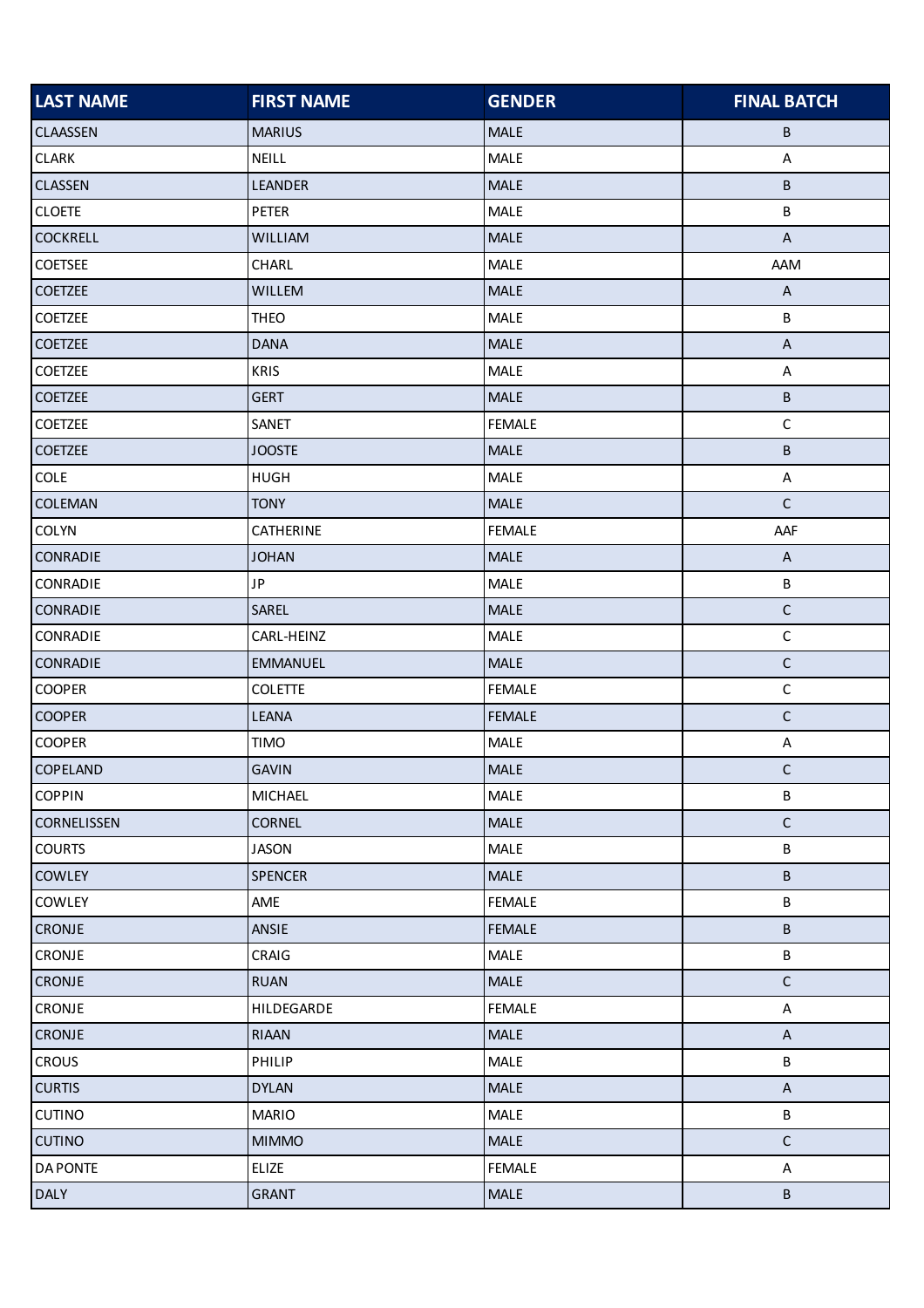| <b>LAST NAME</b>   | <b>FIRST NAME</b>           | <b>GENDER</b> | <b>FINAL BATCH</b>        |
|--------------------|-----------------------------|---------------|---------------------------|
| DANEEL             | MATTHEW RICHARD             | MALE          | Α                         |
| <b>DAVIES</b>      | GREGG                       | <b>MALE</b>   | $\mathsf C$               |
| <b>DE ALMEIDA</b>  | ABEL                        | MALE          | B                         |
| <b>DE BEER</b>     | <b>FRANS</b>                | MALE          | $\boldsymbol{\mathsf{A}}$ |
| <b>DE BRUYN</b>    | <b>JOHANN</b>               | <b>MALE</b>   | B                         |
| <b>DE BRUYN</b>    | <b>KAREN</b>                | <b>FEMALE</b> | B                         |
| <b>DE FREITAS</b>  | <b>MARCO</b>                | MALE          | $\mathsf C$               |
| <b>DE GOEDE</b>    | <b>DONOVAN</b>              | <b>MALE</b>   | $\mathsf C$               |
| <b>DE GREEF</b>    | <b>JEANDRE</b>              | MALE          | В                         |
| <b>DEJAGER</b>     | <b>RUAN</b>                 | MALE          | $\mathsf C$               |
| <b>DE KLERK</b>    | <b>JOHAN</b>                | MALE          | $\mathsf C$               |
| <b>DE KLERK</b>    | <b>PHILIP</b>               | <b>MALE</b>   | $\mathsf C$               |
| <b>DE KOCK</b>     | COEN                        | MALE          | B                         |
| <b>DE KOCK</b>     | <b>RIEL</b>                 | <b>MALE</b>   | $\mathsf C$               |
| <b>DE KOCK</b>     | <b>GERALD</b>               | MALE          | B                         |
| <b>DE LIMA</b>     | <b>DAVID</b>                | <b>MALE</b>   | $\boldsymbol{\mathsf{A}}$ |
| <b>DE MILANDER</b> | <b>DIMMIE</b>               | MALE          | $\mathsf C$               |
| <b>DE MILANDER</b> | <b>ALMARI</b>               | <b>FEMALE</b> | B                         |
| <b>DE SWARDT</b>   | <b>MARK</b>                 | <b>MALE</b>   | A                         |
| <b>DE VILLIERS</b> | YOLANDE                     | <b>FEMALE</b> | AAF                       |
| <b>DE VILLIERS</b> | <b>DAWIE</b>                | MALE          | $\sf B$                   |
| <b>DE VILLIERS</b> | <b>ANDRE</b>                | <b>MALE</b>   | B                         |
| <b>DE VILLIERS</b> | <b>GIDEON</b>               | MALE          | B                         |
| <b>DE VILLIERS</b> | <b>GAWIE</b>                | MALE          | В                         |
| <b>DE VILLIERS</b> | <b>COBUS</b>                | <b>MALE</b>   | B                         |
| <b>DE VRIES</b>    | <b>ROGER</b>                | MALE          | B                         |
| DE WET             | ANRU                        | MALE          | $\mathsf C$               |
| <b>DE WET</b>      | <b>TINUS</b>                | MALE          | $\mathsf C$               |
| <b>DE WITT</b>     | <b>JURUAN</b>               | <b>MALE</b>   | B                         |
| <b>DEETLEFS</b>    | <b>EDUAN</b>                | <b>MALE</b>   | B                         |
| <b>DERCKSEN</b>    | DANIEL                      | MALE          | $\mathsf C$               |
| <b>DERCKSEN</b>    | <b>DANIEL JACOBUS RUFUS</b> | <b>MALE</b>   | $\mathsf C$               |
| <b>DERCKSEN</b>    | <b>ALTHEA</b>               | <b>FEMALE</b> | $\mathsf C$               |
| <b>DIACON</b>      | <b>ANDREAS</b>              | <b>MALE</b>   | B                         |
| <b>DICEY</b>       | PETER                       | MALE          | A                         |
| <b>DICEY</b>       | PHILIP                      | <b>MALE</b>   | $\mathsf{A}$              |
| <b>DIRCKSEN</b>    | <b>DIRK</b>                 | <b>MALE</b>   | $\mathsf C$               |
| <b>DRACOULIDES</b> | <b>DEMOS</b>                | <b>MALE</b>   | $\sf B$                   |
| <b>DREYER</b>      | <b>MICHELE</b>              | <b>FEMALE</b> | A                         |
| <b>DU CHENNE</b>   | CHANTAL                     | <b>FEMALE</b> | $\mathsf{A}$              |
| <b>DU PLESSIS</b>  | <b>JP</b>                   | <b>MALE</b>   | A                         |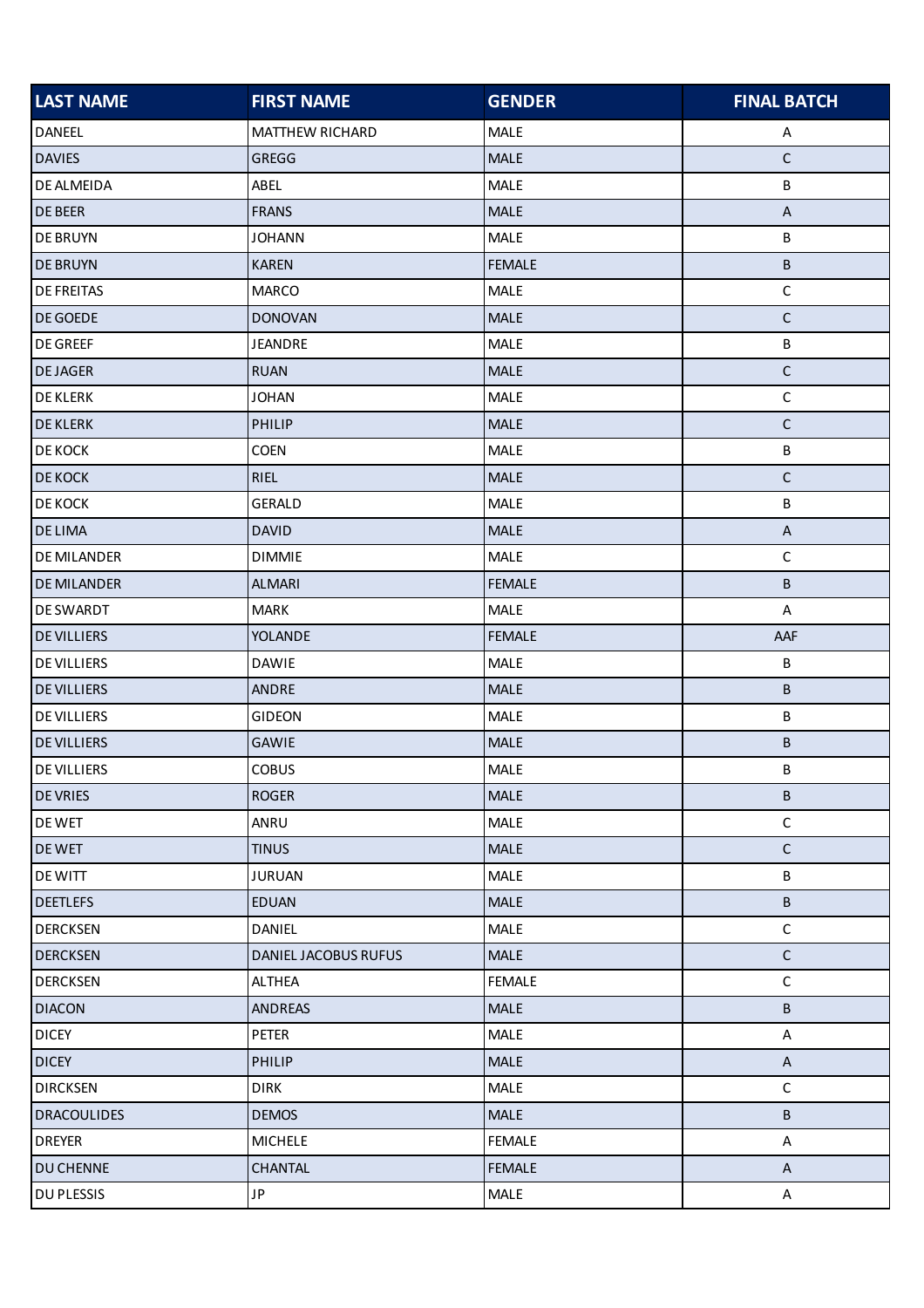| <b>LAST NAME</b>     | <b>FIRST NAME</b> | <b>GENDER</b> | <b>FINAL BATCH</b>        |
|----------------------|-------------------|---------------|---------------------------|
| <b>DU PLESSIS</b>    | <b>SACHA</b>      | <b>MALE</b>   | $\mathsf{A}$              |
| <b>DU PLESSIS</b>    | <b>MATTHYS</b>    | MALE          | В                         |
| <b>DU PLESSIS</b>    | MELVILLE          | MALE          | B                         |
| <b>DU PLESSIS</b>    | PIETER            | MALE          | B                         |
| <b>DU PLESSIS</b>    | <b>HENKIE</b>     | MALE          | B                         |
| <b>DU PLESSIS</b>    | <b>EUGENE</b>     | MALE          | В                         |
| <b>DU PLESSIS</b>    | KOOS              | <b>MALE</b>   | $\mathsf C$               |
| <b>DU PLESSIS</b>    | ABRIE             | MALE          | A                         |
| <b>DU PLESSIS</b>    | <b>JEAN</b>       | <b>MALE</b>   | $\mathsf{A}$              |
| <b>DU PLESSIS</b>    | <b>HUGO</b>       | MALE          | $\mathsf C$               |
| DU PLOOY             | <b>KOBUS</b>      | MALE          | $\sf A$                   |
| <b>DU PREEZ</b>      | <b>ROBERT</b>     | <b>MALE</b>   | A                         |
| <b>DU PREEZ</b>      | <b>PIETER</b>     | MALE          | $\boldsymbol{\mathsf{A}}$ |
| <b>DU TOIT</b>       | CD                | <b>MALE</b>   | A                         |
| <b>DU TOIT</b>       | <b>PIETER</b>     | MALE          | AAM                       |
| DU TOIT              | <b>ETIENNE</b>    | MALE          | B                         |
| <b>DU TOIT</b>       | <b>RIAAN</b>      | MALE          | B                         |
| <b>DUGGAN</b>        | <b>JOHN</b>       | <b>MALE</b>   | B                         |
| <b>DULIN</b>         | <b>NATASHA</b>    | <b>FEMALE</b> | В                         |
| <b>DUNCAN</b>        | PAUL              | MALE          | B                         |
| <b>DUNCAN STAMP</b>  | <b>DAMON</b>      | <b>MALE</b>   | B                         |
| <b>DUPREEZ</b>       | <b>JOHAN</b>      | MALE          | $\mathsf C$               |
| <b>DURANDT</b>       | <b>PIERRE</b>     | MALE          | $\mathsf C$               |
| <b>EDGE</b>          | <b>STEVEN</b>     | MALE          | $\mathsf C$               |
| <b>EGBERINK</b>      | <b>KEVIN</b>      | MALE          | $\mathsf C$               |
| <b>EKSTEEN</b>       | ARETHA            | <b>FEMALE</b> | В                         |
| <b>ELLIOTT</b>       | <b>TREVOR</b>     | <b>MALE</b>   | B                         |
| <b>ELLIOTT</b>       | PETER             | MALE          | $\mathsf C$               |
| <b>ENGELBRECHT</b>   | <b>SCHALK</b>     | <b>MALE</b>   | В                         |
| <b>ENGELBRECHT</b>   | <b>MANIE</b>      | MALE          | B                         |
| <b>ENNION</b>        | <b>GARTH</b>      | <b>MALE</b>   | $\mathsf A$               |
| <b>ERASMUS</b>       | PHILIP            | MALE          | A                         |
| <b>ERASMUS</b>       | <b>WILLEM</b>     | <b>MALE</b>   | $\mathsf C$               |
| <b>ERASMUS</b>       | PHILIP            | MALE          | $\mathsf{C}$              |
| <b>ESTERHUIZEN</b>   | <b>RUPERT</b>     | <b>MALE</b>   | $\mathsf{A}$              |
| <b>ETTLIN</b>        | ANDI              | MALE          | $\mathsf C$               |
| <b>EVENHUIS</b>      | <b>NANETTE</b>    | <b>FEMALE</b> | $\mathsf C$               |
| EVERTS-VAN DE VENTER | LARA-ANN          | <b>FEMALE</b> | B                         |
| <b>EWING</b>         | <b>HEATH</b>      | <b>MALE</b>   | $\mathsf A$               |
| <b>FARRENKOTHEN</b>  | RAY               | <b>MALE</b>   | $\mathsf C$               |
| <b>FENTON-WELLS</b>  | <b>STEVE</b>      | <b>MALE</b>   | $\mathsf{C}$              |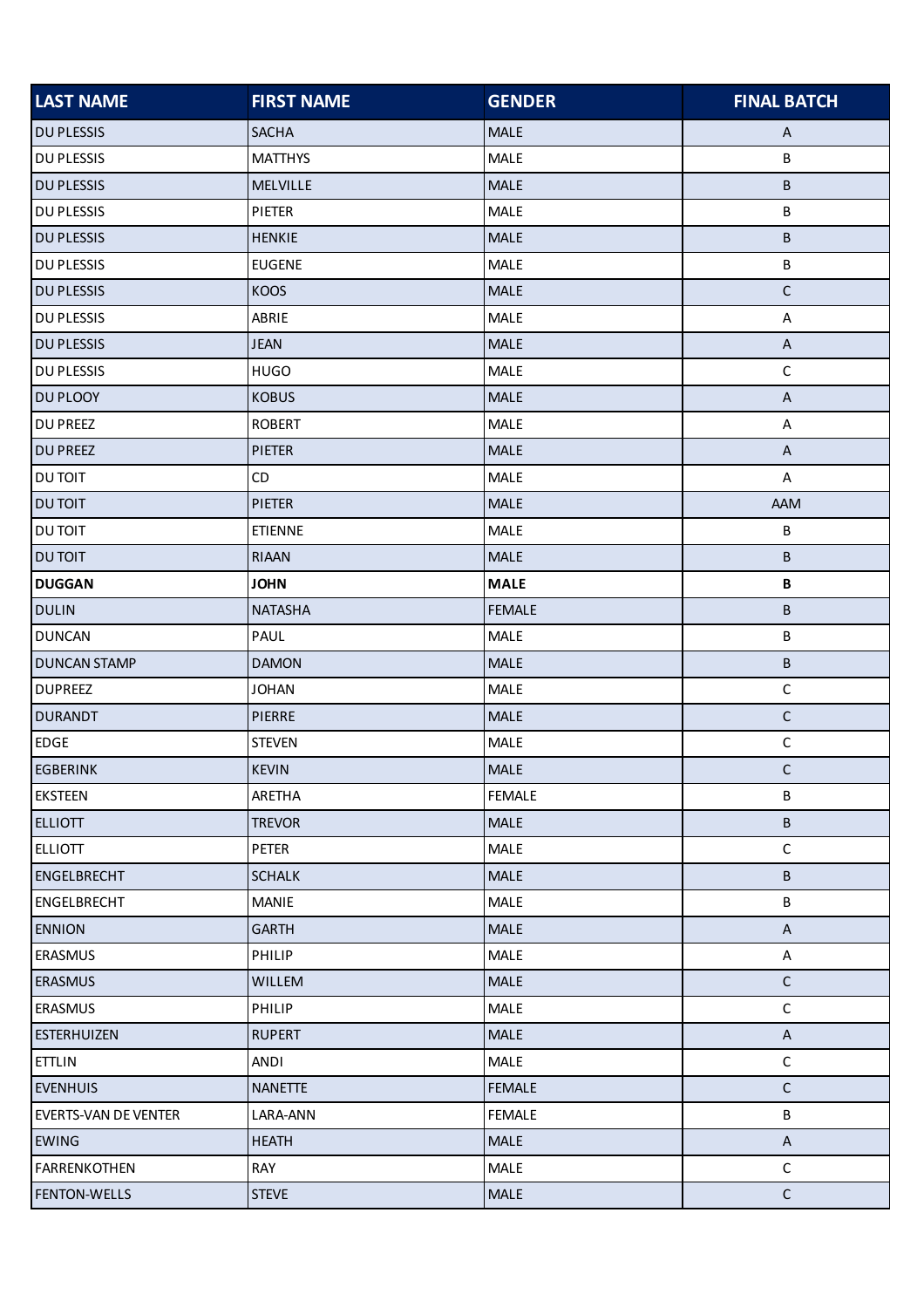| <b>LAST NAME</b>   | <b>FIRST NAME</b> | <b>GENDER</b> | <b>FINAL BATCH</b>        |
|--------------------|-------------------|---------------|---------------------------|
| <b>FERDINANDI</b>  | <b>MARCO</b>      | MALE          | A                         |
| <b>FERGUSON</b>    | <b>GREG</b>       | MALE          | $\overline{A}$            |
| <b>FERREIRA</b>    | PHILIP            | MALE          | $\mathsf C$               |
| <b>FIVAZ</b>       | <b>JASON</b>      | MALE          | B                         |
| <b>FLATTERY</b>    | BILLY             | MALE          | B                         |
| <b>FOUCHE</b>      | CHARL             | <b>MALE</b>   | B                         |
| <b>FOURIE</b>      | <b>KOBUS</b>      | MALE          | В                         |
| <b>FOURIE</b>      | <b>HERMAN</b>     | MALE          | AAM                       |
| <b>FOWLES</b>      | <b>OLIVER</b>     | MALE          | $\mathsf C$               |
| <b>FRAENKEL</b>    | <b>SEAN</b>       | <b>MALE</b>   | $\mathsf C$               |
| <b>FREITAS</b>     | <b>NICOLA</b>     | <b>FEMALE</b> | $\mathsf C$               |
| <b>FRICK</b>       | <b>WIELIE</b>     | <b>FEMALE</b> | $\mathsf C$               |
| <b>FRY</b>         | WILLIAM           | MALE          | $\mathsf C$               |
| <b>FUNSTON</b>     | <b>ANTONY</b>     | <b>MALE</b>   | B                         |
| <b>FURSTENBERG</b> | <b>JOHAN</b>      | MALE          | $\mathsf{A}$              |
| <b>GALE</b>        | <b>JOHN</b>       | <b>MALE</b>   | $\boldsymbol{\mathsf{A}}$ |
| <b>GALETTI</b>     | GINO              | MALE          | A                         |
| <b>GELDENHUYS</b>  | <b>RYNO</b>       | MALE          | B                         |
| <b>GERBER</b>      | ZANDRE            | MALE          | AAM                       |
| <b>GERBER</b>      | <b>JAN-PAUL</b>   | MALE          | $\mathsf{A}$              |
| <b>GEYER</b>       | <b>CHRISTO</b>    | MALE          | A                         |
| GIE                | <b>BRUCE</b>      | MALE          | $\mathsf C$               |
| <b>GILDENHUYS</b>  | <b>BURT</b>       | MALE          | $\mathsf{A}$              |
| <b>GILIOMEE</b>    | <b>WOUTER</b>     | MALE          | $\mathsf C$               |
| GOOSEN             | JANNIE            | MALE          | A                         |
| <b>GORDON</b>      | <b>ALAN</b>       | MALE          | AAM                       |
| GOUS               | <b>STEPHAN</b>    | MALE          | A                         |
| <b>GOUS</b>        | JANU              | MALE          | $\mathsf A$               |
| GOWER              | <b>ROB</b>        | MALE          | $\mathsf C$               |
| <b>GRAEME</b>      | LINDENBERG        | <b>MALE</b>   | $\mathsf C$               |
| GRAHAM             | EDWARD            | MALE          | $\mathsf C$               |
| <b>GRATER</b>      | <b>DARRYL</b>     | <b>MALE</b>   | B                         |
| GREER              | CONRAD            | MALE          | B                         |
| <b>GREYLING</b>    | <b>IVIN</b>       | <b>MALE</b>   | $\mathsf{A}$              |
| GREYLING           | CHRISTIAAN        | MALE          | $\mathsf C$               |
| <b>GREYLING</b>    | <b>RUDOLF</b>     | <b>MALE</b>   | $\mathsf C$               |
| GRIEB              | <b>JUSTIN</b>     | MALE          | $\mathsf C$               |
| <b>GRIFFIOEN</b>   | <b>JOHAN</b>      | <b>MALE</b>   | B                         |
| <b>GRIGGS</b>      | <b>GAVIN</b>      | MALE          | B                         |
| <b>GROBLER</b>     | <b>THEODORE</b>   | <b>MALE</b>   | $\mathsf C$               |
| GROBLER            | <b>MATTHEW</b>    | MALE          | $\mathsf{A}$              |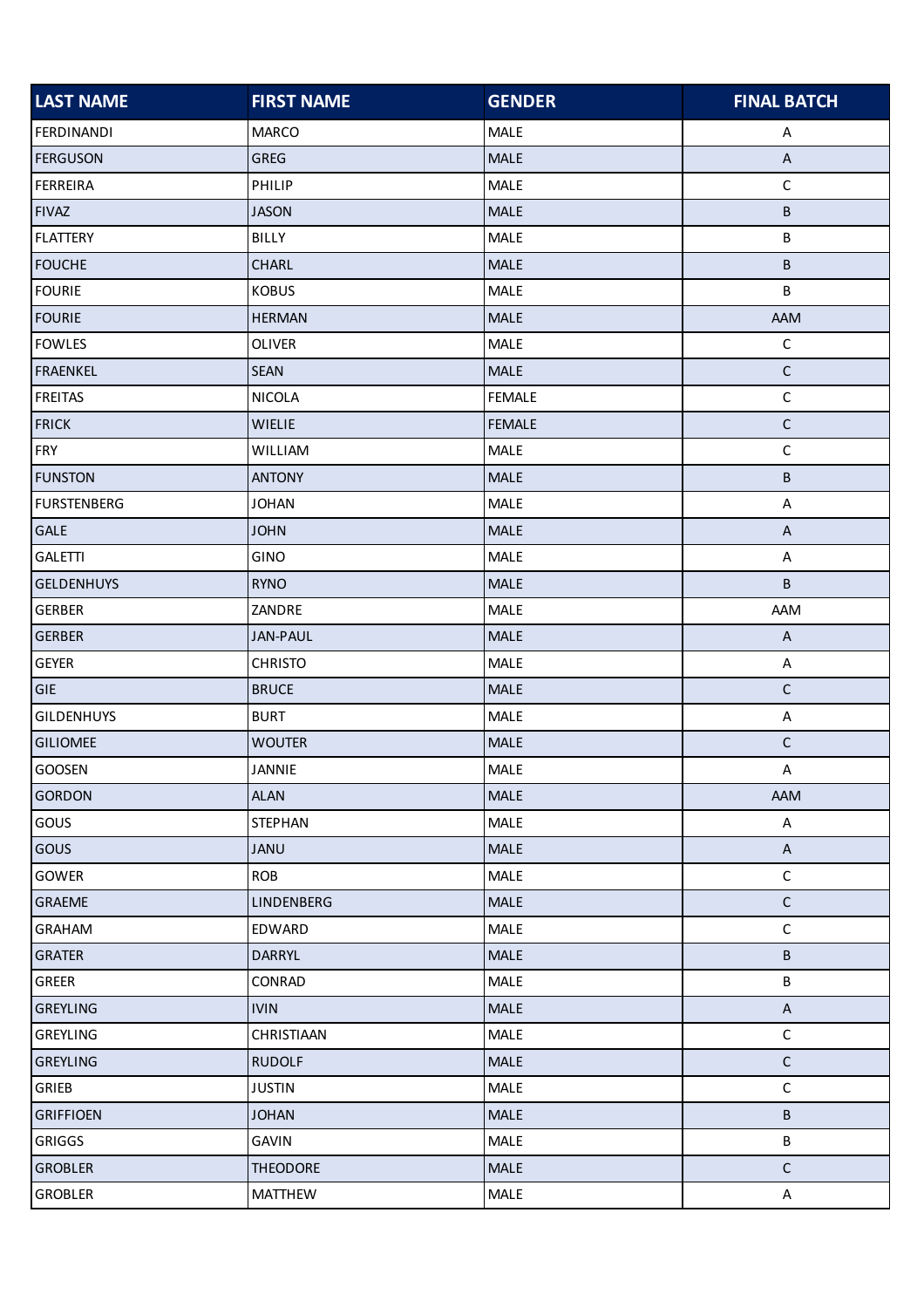| <b>LAST NAME</b>   | <b>FIRST NAME</b>  | <b>GENDER</b> | <b>FINAL BATCH</b>        |
|--------------------|--------------------|---------------|---------------------------|
| <b>GROENEWALD</b>  | <b>BRIAN</b>       | <b>MALE</b>   | $\mathsf{C}$              |
| <b>GRUNDLINGH</b>  | <b>BRENDAN</b>     | MALE          | A                         |
| <b>HALEY</b>       | <b>CLINTON</b>     | <b>MALE</b>   | $\boldsymbol{\mathsf{A}}$ |
| <b>HALL</b>        | <b>RYAN</b>        | MALE          | $\mathsf C$               |
| <b>HALL</b>        | <b>GRANT</b>       | <b>MALE</b>   | $\mathsf A$               |
| <b>HAMMAN</b>      | <b>DERICK</b>      | MALE          | $\boldsymbol{\mathsf{A}}$ |
| <b>HAMMOND</b>     | <b>MARC</b>        | <b>MALE</b>   | $\mathsf C$               |
| <b>HARDIMAN</b>    | LUKE               | MALE          | $\mathsf C$               |
| <b>HARMSE</b>      | ANNEKE             | <b>FEMALE</b> | $\mathsf C$               |
| HARMZEN-PRETORIUS  | <b>ELRIKA</b>      | <b>FEMALE</b> | AAF                       |
| <b>HARRIS</b>      | <b>SHAUN</b>       | <b>MALE</b>   | B                         |
| <b>HARRISON</b>    | <b>ANN</b>         | <b>FEMALE</b> | B                         |
| <b>HARTZER</b>     | WILLEM             | <b>MALE</b>   | $\mathsf C$               |
| <b>HATHERLY</b>    | ALAN               | MALE          | AAM                       |
| <b>HATHORN</b>     | <b>JACQUI</b>      | <b>FEMALE</b> | В                         |
| <b>HATTINGH</b>    | INIEL              | MALE          | B                         |
| <b>HATTINGH</b>    | <b>HERMAN</b>      | <b>MALE</b>   | В                         |
| <b>HAUPT</b>       | <b>ADRIAN</b>      | MALE          | B                         |
| <b>HAYES</b>       | <b>JOHN</b>        | <b>MALE</b>   | $\mathsf C$               |
| <b>HAYES</b>       | <b>DESMOND</b>     | MALE          | $\mathsf C$               |
| <b>HEARDER</b>     | <b>CHRISTIE</b>    | <b>FEMALE</b> | $\mathsf{A}$              |
| <b>HELLAWELL</b>   | <b>JAMES</b>       | MALE          | B                         |
| <b>HENDERSON</b>   | <b>JACQUI</b>      | <b>FEMALE</b> | $\mathsf C$               |
| HENDRIKSE          | RIAAN              | MALE          | B                         |
| <b>HENNING</b>     | ALEXANDER          | MALE          | AAM                       |
| <b>HERBST</b>      | PIETER             | <b>MALE</b>   | A                         |
| <b>HEYDENREICH</b> | <b>FRANSONETTE</b> | <b>FEMALE</b> | $\mathsf C$               |
| <b>HEYMANN</b>     | <b>JOHANET</b>     | <b>FEMALE</b> | A                         |
| <b>HEYNS</b>       | <b>ERICK</b>       | <b>MALE</b>   | AAM                       |
| <b>HILL</b>        | SARAH              | <b>FEMALE</b> | AAF                       |
| <b>HIRST</b>       | PENELOPE           | <b>FEMALE</b> | B                         |
| <b>HIRST</b>       | <b>STEVEN</b>      | MALE          | B                         |
| <b>HOBSON</b>      | LIZL               | <b>FEMALE</b> | B                         |
| <b>HOBSON</b>      | SUZAAN             | <b>FEMALE</b> | B                         |
| <b>HOEK</b>        | <b>TIM</b>         | <b>MALE</b>   | $\boldsymbol{\mathsf{A}}$ |
| <b>HOLM</b>        | <b>STEVEN</b>      | MALE          | A                         |
| <b>HOLM</b>        | FERDINAND          | <b>MALE</b>   | $\mathsf C$               |
| <b>HOPLEY</b>      | <b>EUGENE</b>      | MALE          | B                         |
| <b>HORSMAN</b>     | <b>RYAN</b>        | MALE          | $\sf A$                   |
| <b>HUBBARD</b>     | <b>HENDRIK</b>     | MALE          | В                         |
| <b>HUGHES</b>      | <b>REECE</b>       | <b>MALE</b>   | $\sf B$                   |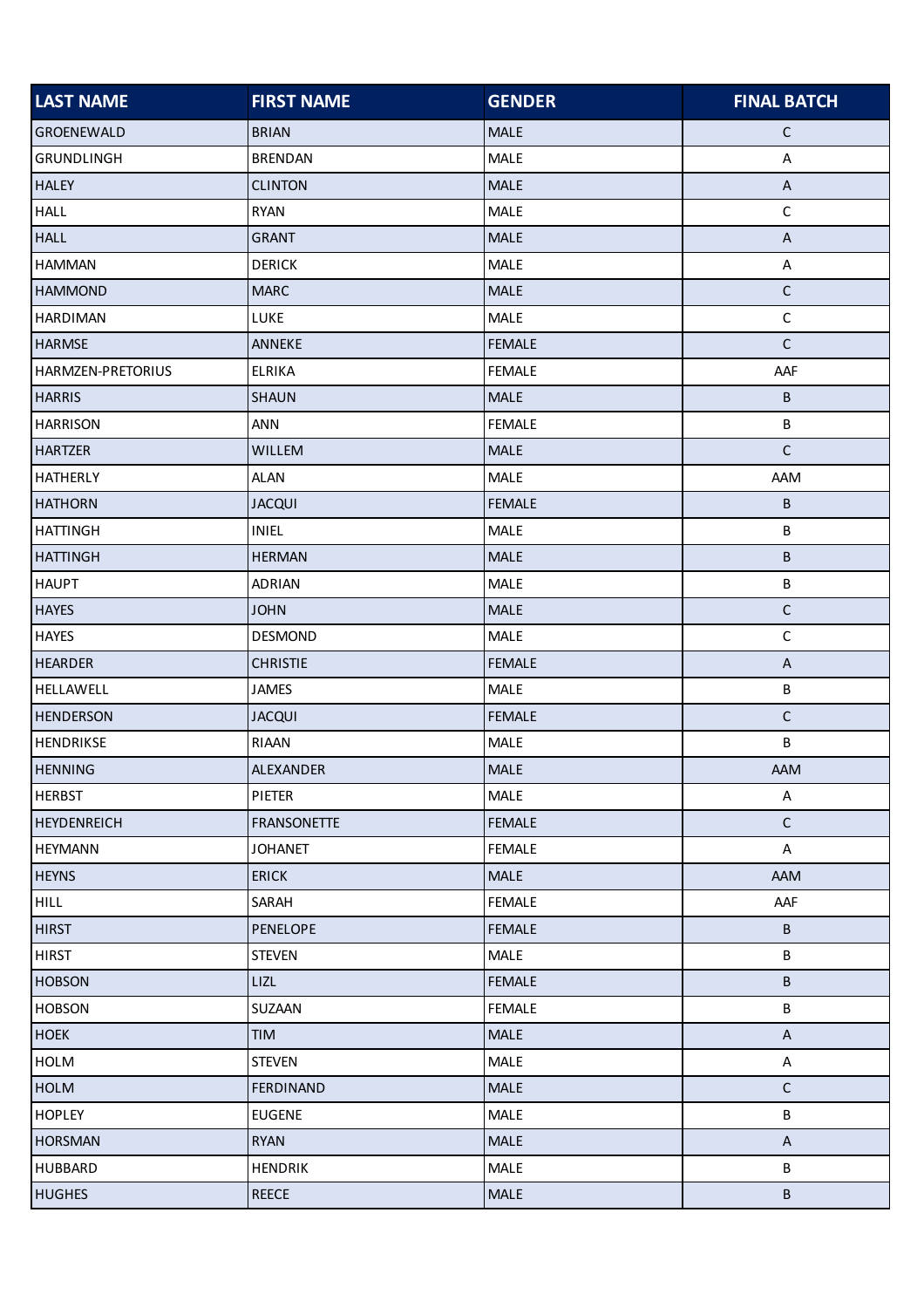| <b>LAST NAME</b>          | <b>FIRST NAME</b> | <b>GENDER</b> | <b>FINAL BATCH</b>        |
|---------------------------|-------------------|---------------|---------------------------|
| <b>HUGHES</b>             | QUEWIN            | MALE          | $\mathsf C$               |
| <b>HUGO</b>               | <b>EMILE</b>      | <b>MALE</b>   | В                         |
| <b>HUMAN</b>              | <b>JOHANNES</b>   | MALE          | $\mathsf C$               |
| <b>HUMAN</b>              | <b>TERTIUS</b>    | MALE          | B                         |
| <b>HUMAN</b>              | <b>JOHANNES</b>   | <b>MALE</b>   | $\mathsf C$               |
| <b>HUME</b>               | <b>GARTH</b>      | <b>MALE</b>   | $\mathsf C$               |
| <b>HURTER</b>             | <b>MARIUS</b>     | <b>MALE</b>   | B                         |
| <b>IMMELMAN</b>           | <b>DIRK</b>       | <b>MALE</b>   | $\mathsf C$               |
| <b>IMMELMAN</b>           | <b>MORNE</b>      | MALE          | B                         |
| <b>ISAACS</b>             | MALCOLM           | <b>MALE</b>   | $\boldsymbol{\mathsf{A}}$ |
| <b>JACOBS</b>             | COLLEEN           | <b>FEMALE</b> | $\mathsf A$               |
| <b>JACOBS</b>             | <b>KEVIN</b>      | <b>MALE</b>   | $\mathsf A$               |
| <b>JACOBS</b>             | <b>JOHAN</b>      | MALE          | B                         |
| <b>JACOBY</b>             | <b>KEVIN</b>      | <b>MALE</b>   | $\boldsymbol{\mathsf{A}}$ |
| <b>JAMES</b>              | <b>GREG</b>       | MALE          | B                         |
| <b>JAMES</b>              | <b>STANLEY</b>    | <b>MALE</b>   | $\boldsymbol{\mathsf{A}}$ |
| <b>JAMES</b>              | <b>COLIN</b>      | MALE          | В                         |
| <b>JAMNECK</b>            | LEON              | MALE          | B                         |
| <b>JANKIELSOHN</b>        | <b>ROBERT</b>     | MALE          | $\mathsf{A}$              |
| <b>JANKIELSOHN</b>        | <b>PHILIP</b>     | <b>MALE</b>   | $\mathsf{A}$              |
| JANSE VAN RENSBURG        | <b>XAVIER</b>     | <b>MALE</b>   | $\mathsf C$               |
| <b>JANSE VAN RENSBURG</b> | JC                | <b>MALE</b>   | B                         |
| JANSE VAN RENSBURG        | <b>MARIUS</b>     | MALE          | $\mathsf C$               |
| JANSE VAN RENSBURG        | CHRISTIAAN        | MALE          | AAM                       |
| JANSE VAN VUUREN          | <b>JUAN</b>       | <b>MALE</b>   | В                         |
| <b>JANSE VAN VUUREN</b>   | <b>DENZEL</b>     | <b>MALE</b>   | B                         |
| JANSEN VAN RENSBURG       | ANDRIES STEPHANUS | MALE          | $\mathsf C$               |
| <b>JANSEN VAN VUUREN</b>  | <b>GERT</b>       | <b>MALE</b>   | $\boldsymbol{\mathsf{A}}$ |
| <b>JEFFREY</b>            | <b>MICHAEL</b>    | MALE          | B                         |
| <b>JIRI</b>               | <b>SHINGI</b>     | <b>MALE</b>   | $\mathsf C$               |
| <b>JOHNS</b>              | <b>CLINTON</b>    | MALE          | $\mathsf{A}$              |
| <b>JONES</b>              | <b>BRUCE</b>      | <b>MALE</b>   | B                         |
| <b>JONKER</b>             | WILLIE            | MALE          | B                         |
| <b>JONKER</b>             | <b>HEIN</b>       | <b>MALE</b>   | B                         |
| <b>JONSSON</b>            | LEEANNE           | <b>FEMALE</b> | B                         |
| <b>JOOSTE</b>             | <b>RICKUS</b>     | <b>MALE</b>   | $\mathsf{A}$              |
| <b>JOOSTE</b>             | <b>DAWIE</b>      | MALE          | $\mathsf C$               |
| <b>JORDAAN</b>            | <b>LOUIS</b>      | <b>MALE</b>   | B                         |
| <b>JORDAAN</b>            | <b>NICHOL</b>     | MALE          | A                         |
| <b>JORDAAN</b>            | <b>JORRIE</b>     | <b>MALE</b>   | В                         |
| <b>JORDAAN</b>            | DANIE             | MALE          | B                         |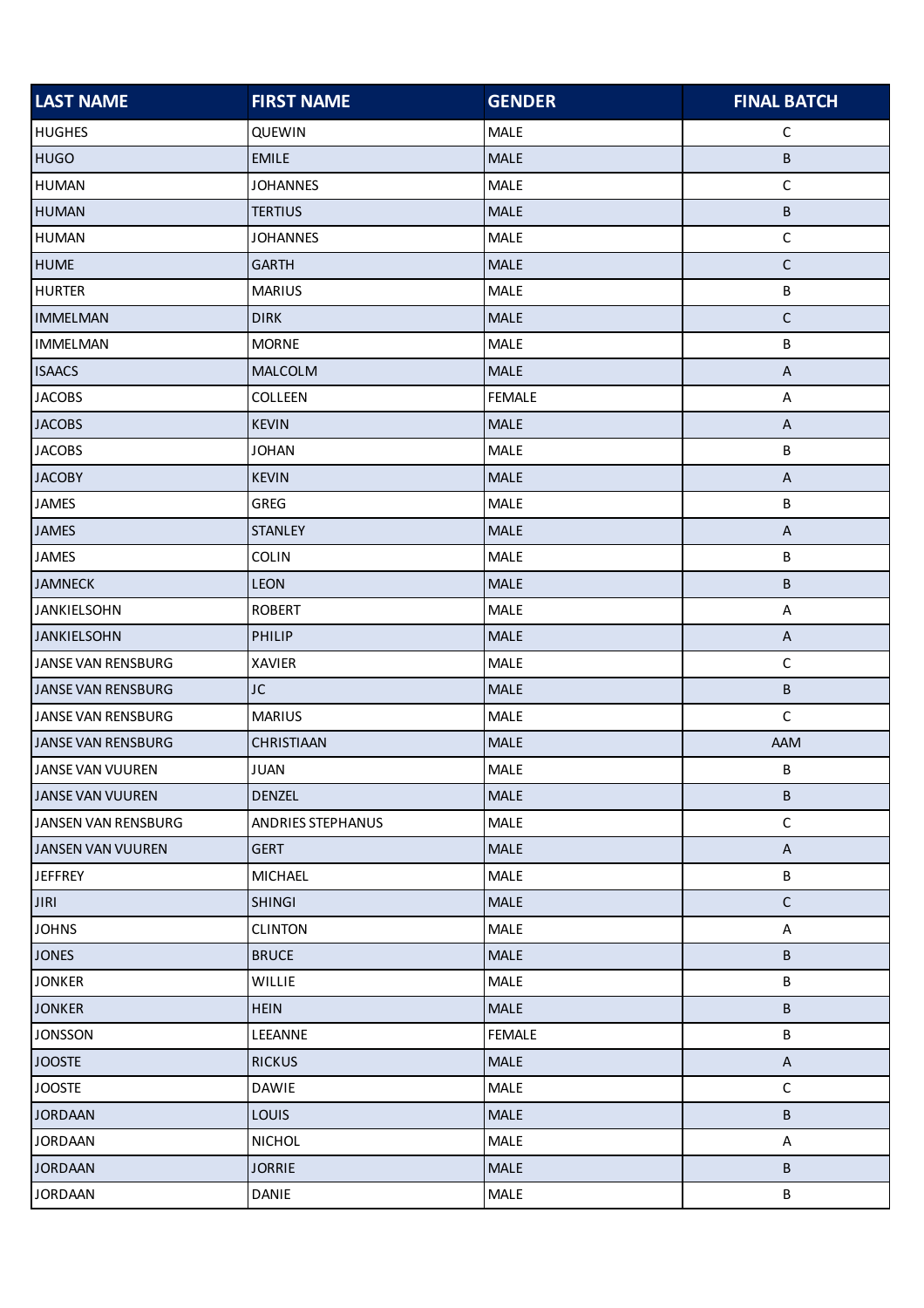| <b>LAST NAME</b> | <b>FIRST NAME</b> | <b>GENDER</b> | <b>FINAL BATCH</b>        |
|------------------|-------------------|---------------|---------------------------|
| <b>JORDAAN</b>   | <b>ERIC</b>       | <b>MALE</b>   | $\mathsf{C}$              |
| <b>JORDAAN</b>   | PIETER            | MALE          | A                         |
| <b>JORDAAN</b>   | <b>IAN</b>        | <b>MALE</b>   | $\sf B$                   |
| <b>JORDAAN</b>   | ARNO              | MALE          | $\mathsf C$               |
| <b>JORDAAN</b>   | <b>GABRI</b>      | <b>MALE</b>   | $\mathsf C$               |
| <b>JOUBERT</b>   | <b>JOHANNES</b>   | MALE          | $\mathsf C$               |
| <b>JOUBERT</b>   | <b>FRANCI</b>     | <b>FEMALE</b> | B                         |
| <b>JOUBERT</b>   | <b>MARCO</b>      | MALE          | AAM                       |
| <b>JOUBERT</b>   | <b>DANIEL</b>     | <b>MALE</b>   | $\boldsymbol{\mathsf{A}}$ |
| <b>JOUBERT</b>   | ANDRE             | MALE          | A                         |
| <b>JOUBERT</b>   | <b>JEAN</b>       | <b>MALE</b>   | $\mathsf C$               |
| <b>JOUBERT</b>   | <b>BRIGITTE</b>   | <b>FEMALE</b> | A                         |
| <b>KAMENER</b>   | <b>MICHAEL</b>    | <b>MALE</b>   | $\sf B$                   |
| <b>KAMMEYER</b>  | <b>HEINRICH</b>   | <b>MALE</b>   | $\sf B$                   |
| <b>KAMMEYER</b>  | <b>JUANITA</b>    | <b>FEMALE</b> | $\sf B$                   |
| KASELOWSKI       | <b>EMILE</b>      | MALE          | A                         |
| <b>KEERS</b>     | <b>TESSA</b>      | <b>FEMALE</b> | $\boldsymbol{\mathsf{A}}$ |
| <b>KEERS</b>     | GREG              | MALE          | B                         |
| <b>KEET</b>      | <b>WAYNE</b>      | <b>MALE</b>   | $\sf B$                   |
| <b>KETEL</b>     | <b>BRENT</b>      | MALE          | $\mathsf C$               |
| <b>KEYSER</b>    | <b>MATTHEW</b>    | <b>MALE</b>   | AAM                       |
| <b>KEYTER</b>    | <b>FANUS</b>      | MALE          | $\mathsf C$               |
| <b>KHAVHADI</b>  | LF.               | <b>MALE</b>   | $\mathsf C$               |
| <b>KING</b>      | <b>GRANT</b>      | MALE          | $\mathsf C$               |
| <b>KIRSCHNER</b> | <b>SHAWN</b>      | <b>MALE</b>   | $\sf B$                   |
| KIRSTEIN         | <b>HERMAN</b>     | MALE          | $\sf B$                   |
| KITLEY           | <b>JACK</b>       | MALE          | $\mathsf C$               |
| <b>KLEINHANS</b> | <b>HERMAN</b>     | MALE          | $\sf B$                   |
| <b>KLERCK</b>    | <b>GERHARD</b>    | <b>MALE</b>   | $\boldsymbol{\mathsf{A}}$ |
| <b>KNOETZE</b>   | ERIK              | MALE          | A                         |
| <b>KOK</b>       | <b>STEPHANIE</b>  | <b>FEMALE</b> | $\mathsf C$               |
| KOK              | <b>ETTIENNE</b>   | MALE          | $\mathsf A$               |
| <b>KORB</b>      | <b>GODFREY</b>    | <b>MALE</b>   | $\sf B$                   |
| <b>KORKIE</b>    | PIETER            | MALE          | AAM                       |
| <b>KOTZE</b>     | <b>HANNES</b>     | <b>MALE</b>   | $\overline{A}$            |
| KOTZE            | <b>DIRK</b>       | MALE          | $\mathsf C$               |
| <b>KOTZE</b>     | LEON              | <b>MALE</b>   | $\sf B$                   |
| KOTZE            | SONJA             | <b>FEMALE</b> | $\mathsf C$               |
| KOTZEE           | <b>ELANDRE</b>    | <b>MALE</b>   | $\boldsymbol{\mathsf{A}}$ |
| <b>KRIEK</b>     | <b>GARDI</b>      | <b>FEMALE</b> | $\sf B$                   |
| <b>KRIEL</b>     | <b>GABRIEL</b>    | <b>MALE</b>   | $\mathsf C$               |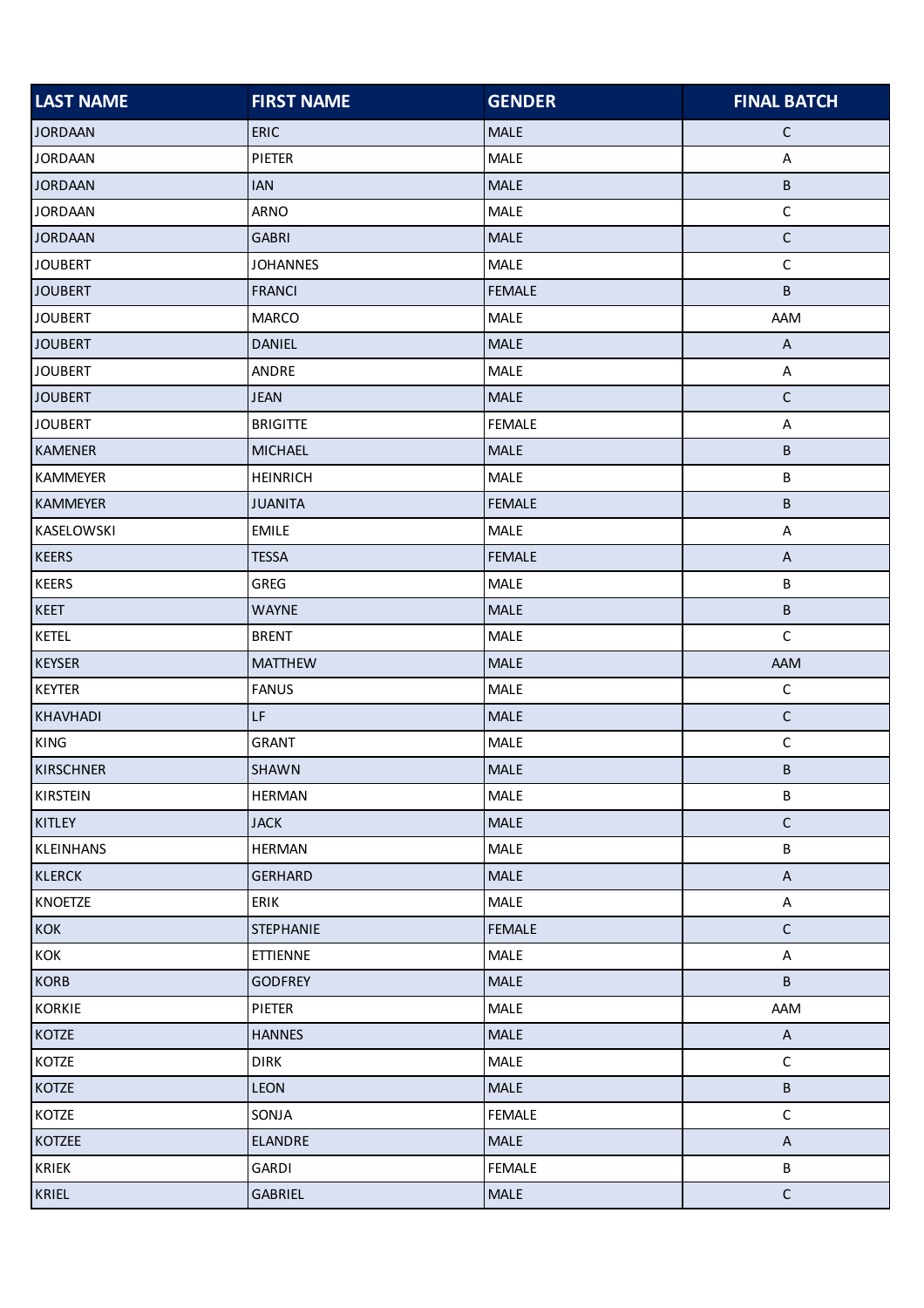| <b>LAST NAME</b>  | <b>FIRST NAME</b> | <b>GENDER</b> | <b>FINAL BATCH</b>        |
|-------------------|-------------------|---------------|---------------------------|
| <b>KROUCAMP</b>   | LEON              | MALE          | В                         |
| <b>KRUGER</b>     | <b>DEON</b>       | MALE          | $\boldsymbol{\mathsf{A}}$ |
| <b>KRUGER</b>     | <b>STEFAN</b>     | MALE          | $\mathsf A$               |
| <b>KRUGER</b>     | <b>MARIUS</b>     | MALE          | B                         |
| <b>KRUGER</b>     | <b>JANA</b>       | <b>FEMALE</b> | B                         |
| <b>KRUGER</b>     | <b>JOHANN</b>     | <b>MALE</b>   | $\boldsymbol{\mathsf{A}}$ |
| <b>KRUGER</b>     | <b>OCKERT</b>     | <b>MALE</b>   | $\sf B$                   |
| <b>KRUGER</b>     | ANNEMIE           | <b>FEMALE</b> | $\mathsf C$               |
| <b>KRUGER</b>     | <b>HENDRIK</b>    | MALE          | AAM                       |
| <b>KRUGER</b>     | ZANDER            | MALE          | B                         |
| <b>LA GRANGE</b>  | <b>JOHAN</b>      | MALE          | B                         |
| LAING             | <b>VICKI</b>      | <b>FEMALE</b> | $\mathsf C$               |
| <b>LAMBRECHTS</b> | LEON              | MALE          | B                         |
| <b>LAMPRECHT</b>  | <b>MC</b>         | <b>MALE</b>   | $\boldsymbol{\mathsf{A}}$ |
| LANDMAN           | WILHELM           | MALE          | B                         |
| LANDMAN           | <b>KOBUS</b>      | <b>MALE</b>   | B                         |
| LANS              | <b>RENE</b>       | MALE          | $\mathsf C$               |
| LARSEN            | <b>DON</b>        | MALE          | $\mathsf C$               |
| LATEGAN           | PIETER            | MALE          | В                         |
| <b>LAUBSCHER</b>  | <b>DWAYNE</b>     | <b>MALE</b>   | $\boldsymbol{\mathsf{A}}$ |
| <b>LAUBSCHER</b>  | SG                | MALE          | $\mathsf C$               |
| <b>LAUFS</b>      | ABRIE             | <b>MALE</b>   | B                         |
| LAWRANCE          | ALEXANDER         | MALE          | $\boldsymbol{\mathsf{A}}$ |
| LAWRENCE          | <b>MICHELLE</b>   | <b>FEMALE</b> | $\sf A$                   |
| LAWRENCE          | <b>KEVIN</b>      | <b>MALE</b>   | $\boldsymbol{\mathsf{A}}$ |
| <b>LE ROUX</b>    | <b>RYAN</b>       | MALE          | $\mathsf C$               |
| <b>LE ROUX</b>    | <b>KOBUS</b>      | MALE          | A                         |
| <b>LE ROUX</b>    | MARIO-PIERRE      | MALE          | $\boldsymbol{\mathsf{A}}$ |
| <b>LEECH</b>      | <b>DOUGIE</b>     | MALE          | $\mathsf C$               |
| <b>LEHMACHER</b>  | <b>ANDREAS</b>    | <b>MALE</b>   | $\mathsf C$               |
| LENNARD           | <b>JAMES</b>      | MALE          | $\boldsymbol{\mathsf{A}}$ |
| LENNARD           | <b>KATIE</b>      | <b>FEMALE</b> | AAF                       |
| LEWIS             | <b>ROBIN</b>      | MALE          | A                         |
| <b>LIEBENBERG</b> | <b>GUILLAUME</b>  | <b>MALE</b>   | В                         |
| LIEBENBERG        | <b>HERMAN</b>     | MALE          | $\mathsf C$               |
| LINGARD           | <b>ALISON</b>     | <b>FEMALE</b> | В                         |
| LITTLE            | <b>JAMES</b>      | <b>MALE</b>   | A                         |
| LITTLE            | <b>LAURIN</b>     | <b>FEMALE</b> | $\sf A$                   |
| LIVERSAGE         | ALLEN             | MALE          | $\mathsf C$               |
| <b>LLOYD</b>      | <b>STEPHEN</b>    | <b>MALE</b>   | $\mathsf C$               |
| LODEWYKS          | RIAAN             | <b>MALE</b>   | $\mathsf C$               |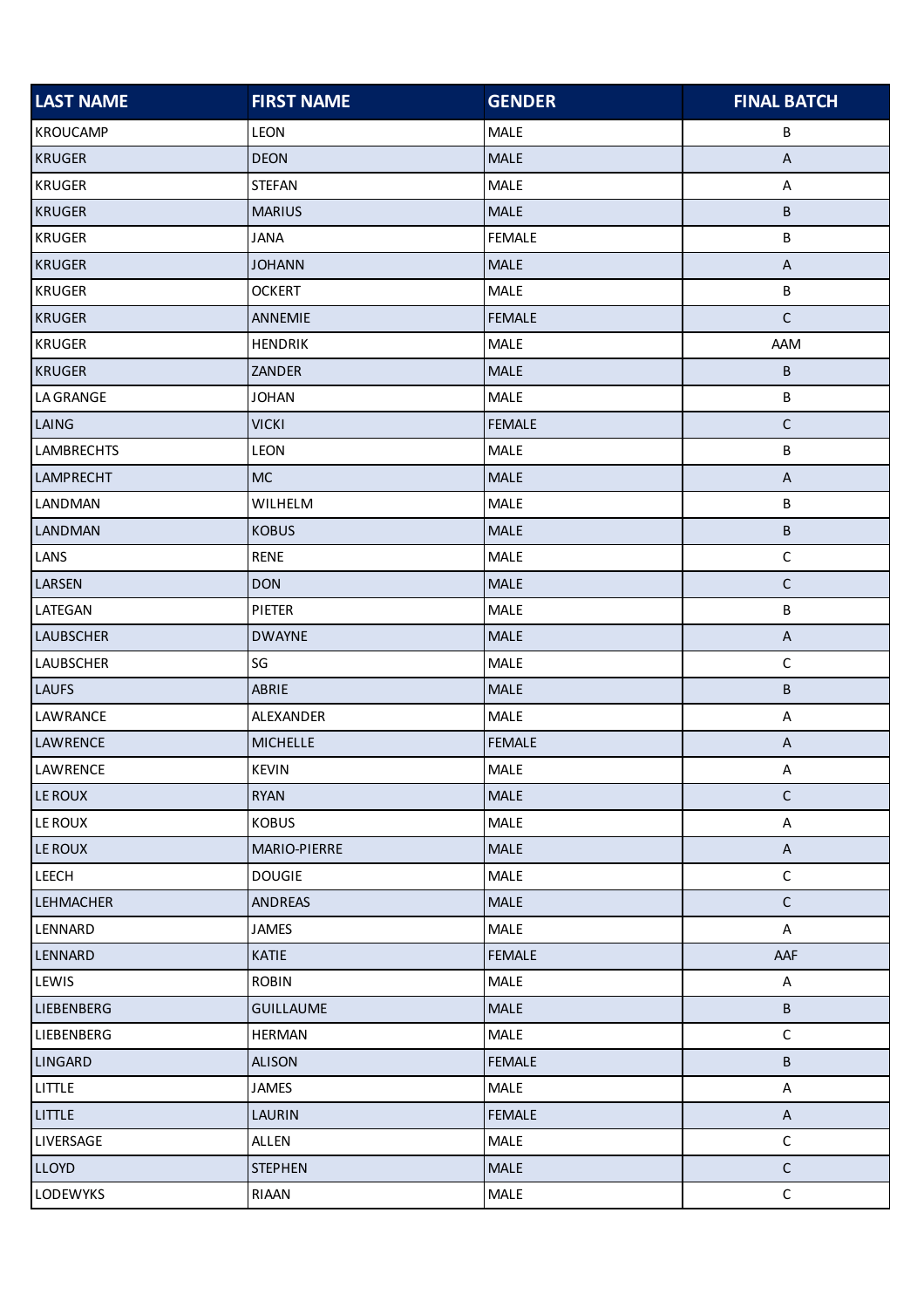| <b>LAST NAME</b> | <b>FIRST NAME</b>   | <b>GENDER</b> | <b>FINAL BATCH</b>        |
|------------------|---------------------|---------------|---------------------------|
| <b>LOMBARD</b>   | <b>CHARLES</b>      | <b>MALE</b>   | $\mathsf C$               |
| LOMBARD          | <b>EUGENE</b>       | MALE          | $\mathsf C$               |
| <b>LOTTER</b>    | <b>FRANCOIS</b>     | MALE          | $\boldsymbol{\mathsf{A}}$ |
| <b>LOURENS</b>   | MARLEEN             | <b>FEMALE</b> | $\boldsymbol{\mathsf{A}}$ |
| <b>LOURENS</b>   | <b>HASIE</b>        | MALE          | $\boldsymbol{\mathsf{A}}$ |
| <b>LOURENS</b>   | <b>DANIEL ELLIS</b> | MALE          | $\mathsf C$               |
| LOUW             | <b>SARITA</b>       | <b>FEMALE</b> | A                         |
| LOUW             | <b>JOHAN</b>        | MALE          | $\boldsymbol{\mathsf{A}}$ |
| LOUW             | <b>DANIE</b>        | <b>MALE</b>   | В                         |
| LOUW             | <b>CHRISTOFF</b>    | MALE          | A                         |
| LOUW             | <b>JOZANNE</b>      | <b>FEMALE</b> | B                         |
| LOUW             | <b>ETNARD</b>       | MALE          | $\mathsf A$               |
| LOUW             | CHRISMAN            | MALE          | $\mathsf C$               |
| LUBBE            | EDUARD              | MALE          | B                         |
| <b>LUFF</b>      | PHILLIP             | <b>MALE</b>   | $\mathsf C$               |
| LURIE            | RICHARD             | MALE          | A                         |
| <b>LUSSE</b>     | <b>JOHAN</b>        | MALE          | $\mathsf C$               |
| <b>MAC</b>       | <b>CLINTON</b>      | MALE          | $\boldsymbol{\mathsf{A}}$ |
| <b>MACINTOSH</b> | <b>ALAN</b>         | <b>MALE</b>   | $\mathsf C$               |
| <b>MADOLO</b>    | <b>SIPHO</b>        | <b>MALE</b>   | $\mathsf C$               |
| <b>MADONNA</b>   | <b>KRISTINA</b>     | <b>FEMALE</b> | AAF                       |
| <b>MAFOKO</b>    | LEBOGANG            | MALE          | B                         |
| <b>MALAN</b>     | <b>FRANCOIS</b>     | MALE          | B                         |
| <b>MANDY</b>     | <b>NEAL</b>         | MALE          | B                         |
| <b>MANLEY</b>    | LAYNE               | <b>MALE</b>   | $\mathsf C$               |
| <b>MARAIS</b>    | <b>FRANCO</b>       | MALE          | A                         |
| <b>MAREE</b>     | <b>JACOBUS</b>      | MALE          | $\boldsymbol{\mathsf{A}}$ |
| <b>MAREE</b>     | <b>MARCUS</b>       | MALE          | $\mathsf C$               |
| <b>MAREE</b>     | <b>JUSTIN</b>       | MALE          | $\mathsf{A}$              |
| <b>MAREE</b>     | <b>WOUTER</b>       | <b>MALE</b>   | $\mathsf C$               |
| <b>MARENENE</b>  | <b>VUSI</b>         | MALE          | B                         |
| <b>MARITZ</b>    | <b>JACCQUES</b>     | MALE          | $\boldsymbol{\mathsf{A}}$ |
| <b>MARSHALL</b>  | <b>SHAUN</b>        | MALE          | $\mathsf C$               |
| <b>MARTIN</b>    | <b>CILLIERS</b>     | MALE          | A                         |
| <b>MARTIN</b>    | <b>GRANT</b>        | MALE          | $\boldsymbol{\mathsf{A}}$ |
| <b>MARX</b>      | SAM                 | <b>MALE</b>   | $\mathsf C$               |
| <b>MASETI</b>    | <b>LONWABO</b>      | <b>MALE</b>   | $\boldsymbol{\mathsf{A}}$ |
| <b>MATTHEÜS</b>  | ARLIEN              | <b>FEMALE</b> | $\mathsf C$               |
| <b>MATTHYSEN</b> | <b>WARREN</b>       | MALE          | B                         |
| <b>MATTHYSEN</b> | CHARL               | <b>MALE</b>   | B                         |
| <b>MAVUNDA</b>   | <b>RANDY</b>        | <b>MALE</b>   | $\sf B$                   |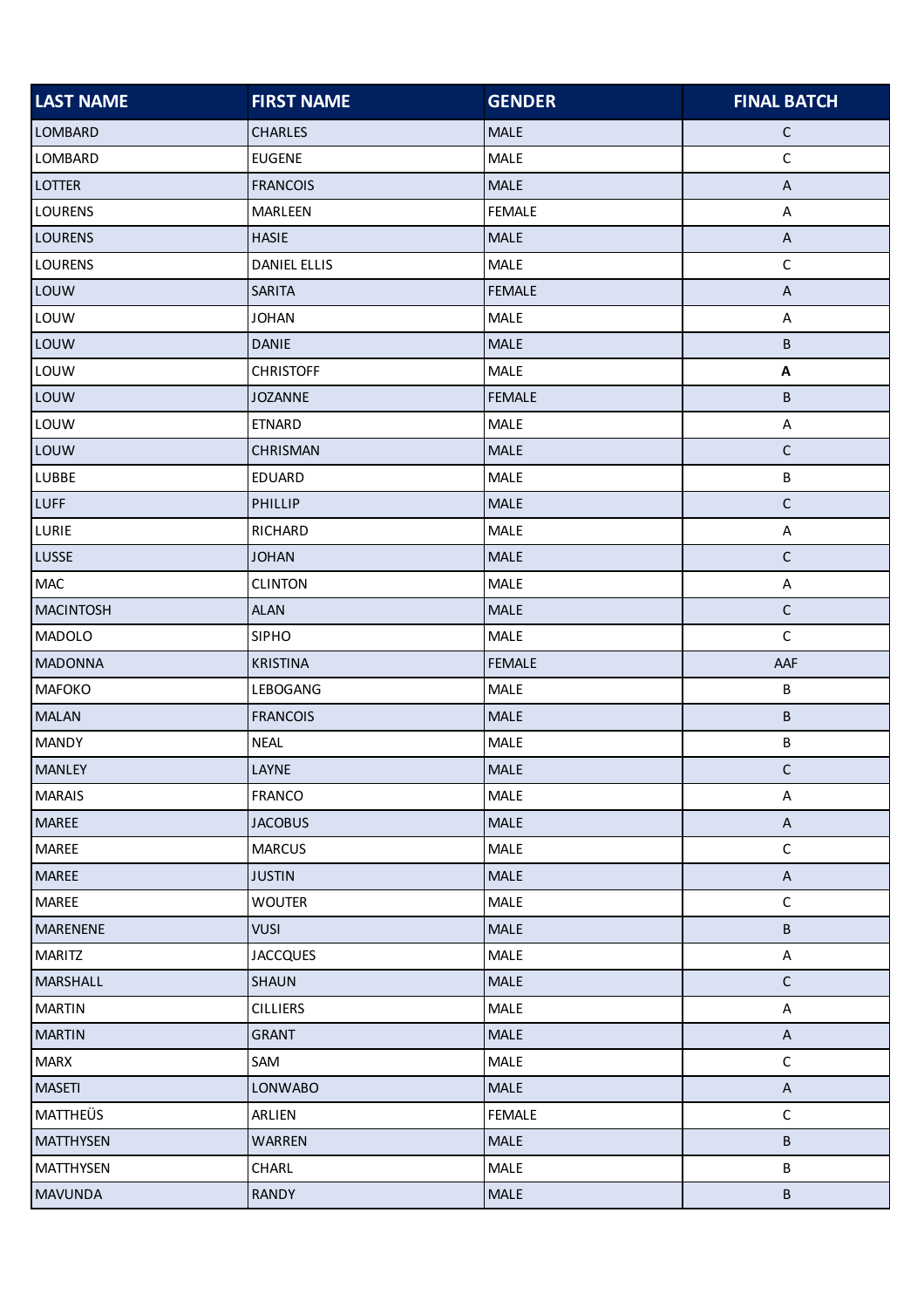| <b>LAST NAME</b>       | <b>FIRST NAME</b>  | <b>GENDER</b> | <b>FINAL BATCH</b>        |
|------------------------|--------------------|---------------|---------------------------|
| <b>MCEWAN</b>          | ANDREW             | MALE          | C                         |
| <b>MCFALL</b>          | <b>CHARLES</b>     | MALE          | AAM                       |
| <b>MCLACHLAN</b>       | <b>WIUM</b>        | MALE          | $\mathsf C$               |
| <b>MCLACHLAN</b>       | ANDREW             | MALE          | $\boldsymbol{\mathsf{A}}$ |
| <b>MCLACHLAN</b>       | <b>EVIE</b>        | <b>FEMALE</b> | $\mathsf A$               |
| <b>MCNULTY</b>         | <b>GEORGE</b>      | <b>MALE</b>   | $\sf B$                   |
| <b>MDLOLO</b>          | <b>MAURICE</b>     | <b>MALE</b>   | B                         |
| <b>MDLULI</b>          | SIMPHIWE           | MALE          | $\boldsymbol{\mathsf{A}}$ |
| <b>MEIRING</b>         | <b>RITUS</b>       | MALE          | $\mathsf C$               |
| <b>MELLINGWILLIAMS</b> | CRAIG              | MALE          | $\sf B$                   |
| <b>MENEZES</b>         | NEVILLE            | MALE          | A                         |
| <b>MEYER</b>           | <b>JAN JACOBUS</b> | MALE          | $\mathsf C$               |
| <b>MEYER</b>           | LEMAR              | MALE          | A                         |
| <b>MEYER</b>           | <b>LEON</b>        | <b>MALE</b>   | $\mathsf C$               |
| <b>MEYER</b>           | <b>GERHARD</b>     | MALE          | $\mathsf C$               |
| <b>MEYER</b>           | <b>HEINRICH</b>    | <b>MALE</b>   | $\sf B$                   |
| <b>MICKLEWOOD</b>      | PAUL               | MALE          | B                         |
| <b>MOAGI</b>           | <b>TLHORISO</b>    | MALE          | $\sf B$                   |
| <b>MOEKETSI</b>        | REMOFILWE          | <b>FEMALE</b> | A                         |
| <b>MOKOENA</b>         | <b>MPHO</b>        | <b>MALE</b>   | $\mathsf C$               |
| <b>MOLAPO</b>          | SEKHONYANA(SK)     | <b>MALE</b>   | A                         |
| <b>MOLLER</b>          | <b>DEON</b>        | MALE          | $\boldsymbol{\mathsf{A}}$ |
| <b>MOLLER</b>          | <b>JOHAN</b>       | MALE          | A                         |
| <b>MOMBERG</b>         | <b>MARIUS</b>      | MALE          | $\sf B$                   |
| <b>MOODY</b>           | <b>ROSS</b>        | MALE          | $\mathsf C$               |
| <b>MOOLMAN</b>         | GREEFF             | MALE          | $\mathsf C$               |
| <b>MOORE</b>           | VIBEKE             | <b>FEMALE</b> | $\mathsf C$               |
| <b>MOSTERT</b>         | <b>PETRO</b>       | <b>FEMALE</b> | $\mathsf C$               |
| <b>MOUTON</b>          | WILLEM             | <b>MALE</b>   | A                         |
| <b>MOUTON</b>          | HENDRÉ             | <b>MALE</b>   | $\mathsf C$               |
| <b>MULDER</b>          | <b>WYNAND</b>      | MALE          | $\mathsf A$               |
| <b>MULLER</b>          | <b>RICHARD</b>     | MALE          | $\boldsymbol{\mathsf{A}}$ |
| <b>MUNNIK</b>          | <b>OLIVER</b>      | MALE          | $\mathsf A$               |
| <b>MWELASE</b>         | <b>MANDLA</b>      | MALE          | $\sf B$                   |
| <b>MYNHARDT</b>        | <b>HANNO</b>       | MALE          | $\mathsf C$               |
| <b>NEETHLING</b>       | <b>JOHAN</b>       | MALE          | $\mathsf C$               |
| <b>NEL</b>             | <b>GEORGE</b>      | MALE          | $\mathsf A$               |
| <b>NEL</b>             | CORNE              | MALE          | $\mathsf C$               |
| <b>NEL</b>             | PHILIP             | <b>MALE</b>   | B                         |
| <b>NEL</b>             | <b>ILSE</b>        | <b>FEMALE</b> | $\boldsymbol{\mathsf{A}}$ |
| <b>NEL</b>             | <b>MARITZ</b>      | MALE          | A                         |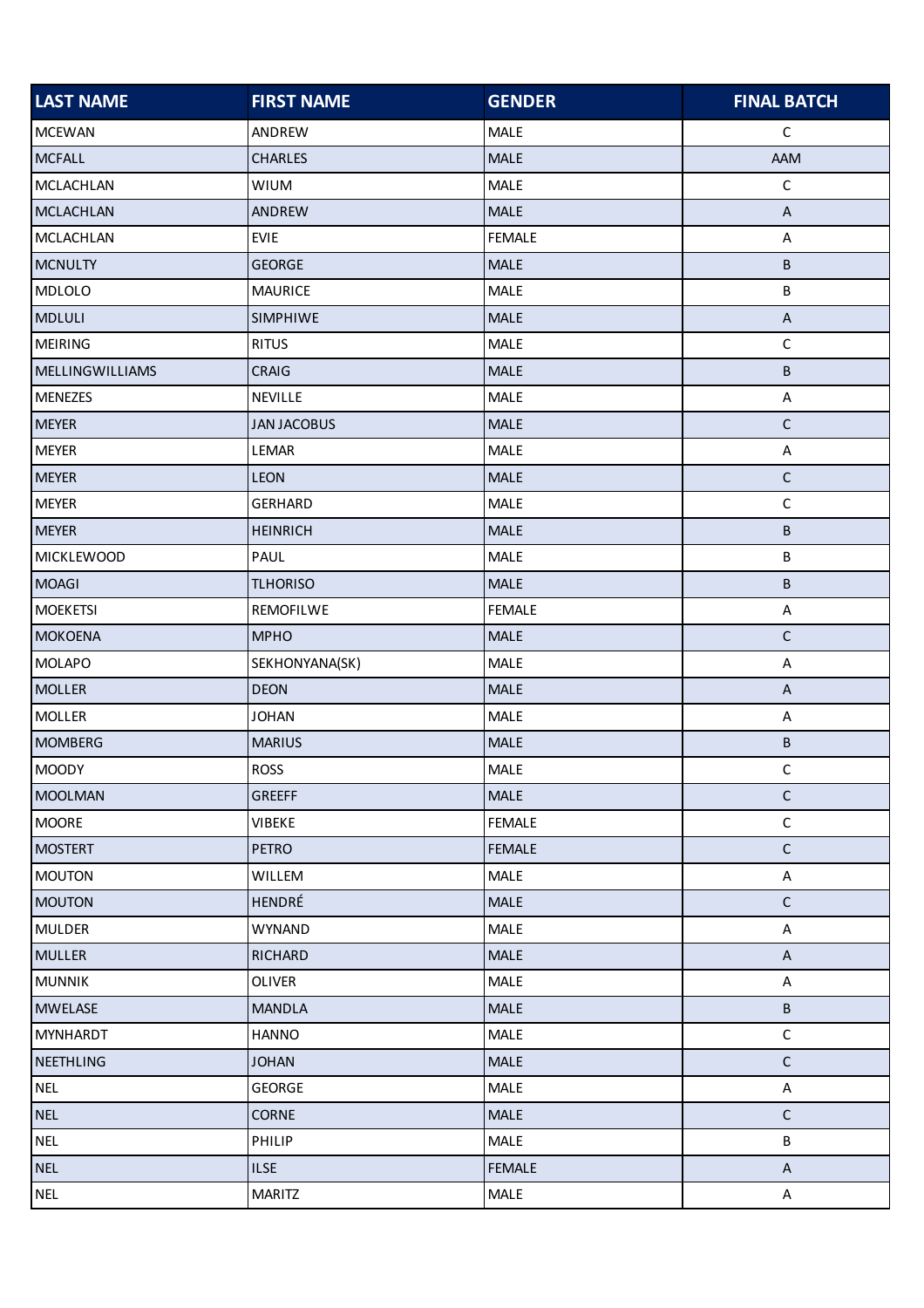| <b>LAST NAME</b>  | <b>FIRST NAME</b> | <b>GENDER</b> | <b>FINAL BATCH</b>        |
|-------------------|-------------------|---------------|---------------------------|
| <b>NEL</b>        | <b>GERT</b>       | <b>MALE</b>   | A                         |
| <b>NEL</b>        | <b>MICHEAL</b>    | MALE          | $\mathsf C$               |
| <b>NELL</b>       | <b>RIAAN</b>      | MALE          | B                         |
| <b>NESTEL</b>     | <b>IVO</b>        | MALE          | B                         |
| <b>NGOBESE</b>    | NONTOBEKO BEAUTY  | <b>FEMALE</b> | $\boldsymbol{\mathsf{A}}$ |
| NGXAKENI          | ZOLA              | MALE          | AAM                       |
| <b>NIEL</b>       | <b>NEETHLING</b>  | <b>MALE</b>   | $\mathsf{C}$              |
| <b>NIELSEN</b>    | <b>THORKILD</b>   | MALE          | A                         |
| <b>NIELSEN</b>    | <b>MICHELLE</b>   | <b>FEMALE</b> | $\mathsf C$               |
| NILSSEN           | <b>RAGNA</b>      | <b>FEMALE</b> | B                         |
| <b>NKOSI</b>      | <b>SIBUSISO</b>   | MALE          | $\mathsf C$               |
| <b>NONKASA</b>    | <b>NTANTLA</b>    | MALE          | A                         |
| <b>NORTH</b>      | <b>JOHN</b>       | MALE          | $\mathsf C$               |
| <b>NORTJE</b>     | PIETER            | MALE          | A                         |
| <b>NORTJE</b>     | <b>ANDRE</b>      | <b>MALE</b>   | $\boldsymbol{\mathsf{A}}$ |
| <b>NORTJE</b>     | <b>TRISTAN</b>    | MALE          | AAM                       |
| <b>NYSSCHEN</b>   | <b>SEAN</b>       | MALE          | $\boldsymbol{\mathsf{A}}$ |
| O'MOORE           | KEVIN             | MALE          | $\mathsf C$               |
| <b>OBERHOLZER</b> | ARNOU             | <b>MALE</b>   | A                         |
| ODENDAAL          | <b>BERTUS</b>     | MALE          | A                         |
| <b>ODENDAAL</b>   | <b>RAYMOND</b>    | MALE          | $\sf B$                   |
| ODENDAAL          | MAROSHELL         | MALE          | $\mathsf C$               |
| <b>ODENDAAL</b>   | <b>CHERISE</b>    | <b>FEMALE</b> | B                         |
| ODENDAAL          | PAUL              | MALE          | $\mathsf C$               |
| <b>OELOFSE</b>    | <b>PIETER</b>     | <b>MALE</b>   | $\mathsf C$               |
| <b>OHLHOFF</b>    | <b>HERMAN</b>     | MALE          | B                         |
| <b>OLCKERS</b>    | <b>WERNER</b>     | <b>MALE</b>   | B                         |
| <b>OLIVER</b>     | CONWAY            | MALE          | $\boldsymbol{\mathsf{A}}$ |
| <b>OLIVIER</b>    | <b>JOHANN</b>     | <b>MALE</b>   | $\mathsf C$               |
| OLLEWAGEN         | <b>CHRISTO</b>    | MALE          | B                         |
| <b>OLSSON</b>     | ERIC              | MALE          | $\boldsymbol{\mathsf{A}}$ |
| <b>OOSTHUIZEN</b> | SHAUN             | <b>MALE</b>   | A                         |
| <b>OOSTHUIZEN</b> | DE WET            | <b>MALE</b>   | $\mathsf C$               |
| <b>ORTON</b>      | WILLIAM           | MALE          | $\mathsf C$               |
| <b>OSBORNE</b>    | <b>MATT</b>       | MALE          | $\boldsymbol{\mathsf{A}}$ |
| <b>OSMAN</b>      | JAMIE             | MALE          | A                         |
| <b>OTTO</b>       | <b>THEO</b>       | MALE          | $\mathsf C$               |
| <b>PARKIN</b>     | <b>TIAAN</b>      | MALE          | B                         |
| <b>PAYNE</b>      | ANDREW            | MALE          | $\mathsf{A}$              |
| PEACH             | JASON             | <b>MALE</b>   | A                         |
| PELLOW-JARMAN     | CATHERINE         | <b>FEMALE</b> | $\mathsf C$               |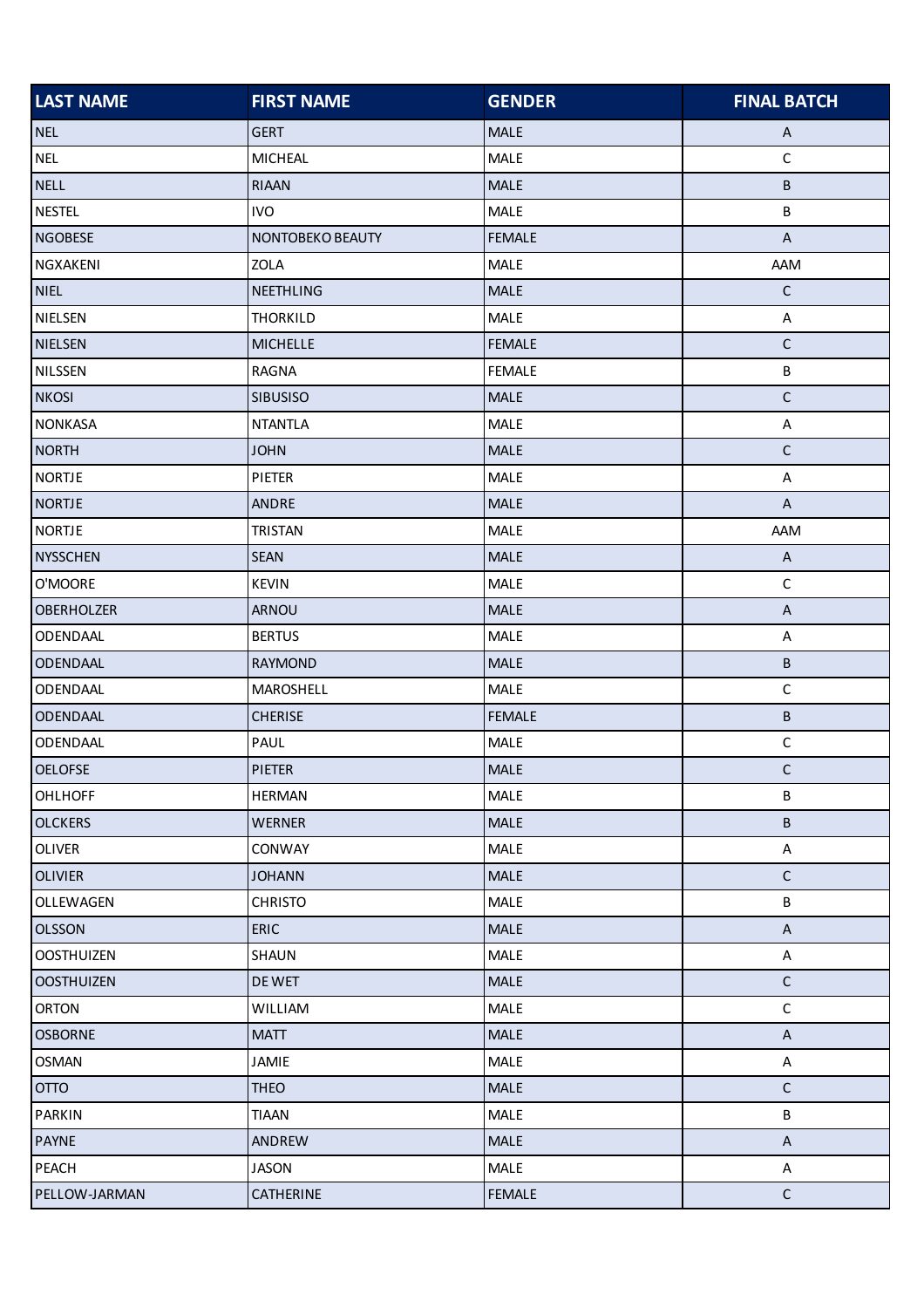| <b>LAST NAME</b>    | <b>FIRST NAME</b> | <b>GENDER</b> | <b>FINAL BATCH</b>        |
|---------------------|-------------------|---------------|---------------------------|
| PELLOW-JARMAN       | <b>JONATHAN</b>   | <b>MALE</b>   | $\mathsf{C}$              |
| PELZER              | <b>HEINE</b>      | MALE          | $\boldsymbol{\mathsf{A}}$ |
| <b>PETERSON</b>     | <b>GARTH</b>      | MALE          | B                         |
| <b>PHILLIPS</b>     | LOUIS             | MALE          | $\mathsf C$               |
| <b>PHILLIPS</b>     | <b>WERNER</b>     | <b>FEMALE</b> | $\mathsf C$               |
| <b>PICARD</b>       | <b>MAURICE</b>    | <b>MALE</b>   | В                         |
| PIEK                | PHILIP            | MALE          | A                         |
| PIENAAR             | PIETER-BEN        | MALE          | $\mathsf{A}$              |
| PIENAAR             | <b>FRANCOIS</b>   | MALE          | A                         |
| <b>PIETERSE</b>     | <b>MARK</b>       | <b>MALE</b>   | $\sf A$                   |
| PIETERSEN           | CHARL             | MALE          | $\mathsf C$               |
| PILIME              | <b>MZIE</b>       | MALE          | $\boldsymbol{\mathsf{A}}$ |
| <b>POSTHUMUS</b>    | <b>MICHAEL</b>    | MALE          | <b>AAM</b>                |
| <b>POTGIETER</b>    | <b>DAWID</b>      | <b>MALE</b>   | B                         |
| <b>PRAK</b>         | LEON              | MALE          | B                         |
| <b>PREEZ</b>        | <b>STEPHEN</b>    | <b>MALE</b>   | $\boldsymbol{\mathsf{A}}$ |
| <b>PRETORIUS</b>    | JULIAN            | MALE          | $\mathsf C$               |
| <b>PRETORIUS</b>    | CHRISTIAAN        | <b>MALE</b>   | B                         |
| <b>PRICE</b>        | <b>NICHOLAS</b>   | <b>MALE</b>   | B                         |
| <b>PRINGLE</b>      | <b>DANIEL</b>     | <b>MALE</b>   | B                         |
| <b>PRINS</b>        | PIERRE            | <b>MALE</b>   | $\mathsf C$               |
| <b>PRINSLOO</b>     | <b>TIENIE</b>     | <b>MALE</b>   | $\boldsymbol{\mathsf{A}}$ |
| <b>QUINN</b>        | PAUL              | MALE          | B                         |
| <b>RALL</b>         | <b>WERNER</b>     | MALE          | $\mathsf C$               |
| <b>RALPH</b>        | <b>GRANT</b>      | <b>MALE</b>   | B                         |
| <b>RAS</b>          | <b>EWERD</b>      | MALE          | $\mathsf C$               |
| RAUTENBACH          | CONRAD            | <b>MALE</b>   | A                         |
| <b>RAUTENBACH</b>   | ARRIE             | MALE          | $\mathsf C$               |
| RAUTENBACH          | JAMES             | <b>MALE</b>   | $\mathsf C$               |
| <b>REDELINGHUIS</b> | <b>GIDEON</b>     | <b>MALE</b>   | $\mathsf C$               |
| <b>REDELINGHUYS</b> | <b>JACQUES</b>    | <b>MALE</b>   | B                         |
| <b>REGIS</b>        | <b>MANIORA</b>    | <b>MALE</b>   | $\boldsymbol{\mathsf{A}}$ |
| REITSMA             | WILLEM            | <b>MALE</b>   | $\boldsymbol{\mathsf{A}}$ |
| <b>REITSMA</b>      | <b>JENETTE</b>    | <b>FEMALE</b> | $\mathsf C$               |
| RENNIE              | <b>MIKE</b>       | MALE          | A                         |
| <b>RETIEF</b>       | <b>NICO</b>       | <b>MALE</b>   | $\mathsf{A}$              |
| <b>REYNOLDS</b>     | <b>VERA</b>       | <b>FEMALE</b> | $\mathsf C$               |
| <b>ROBERTSON</b>    | <b>ANTON</b>      | MALE          | B                         |
| <b>ROBERTSON</b>    | <b>GRANT</b>      | MALE          | $\boldsymbol{\mathsf{A}}$ |
| <b>ROBSON</b>       | <b>TAYGAN</b>     | <b>MALE</b>   | $\mathsf{A}$              |
| <b>ROCHER</b>       | <b>FIETIE</b>     | <b>MALE</b>   | $\mathsf C$               |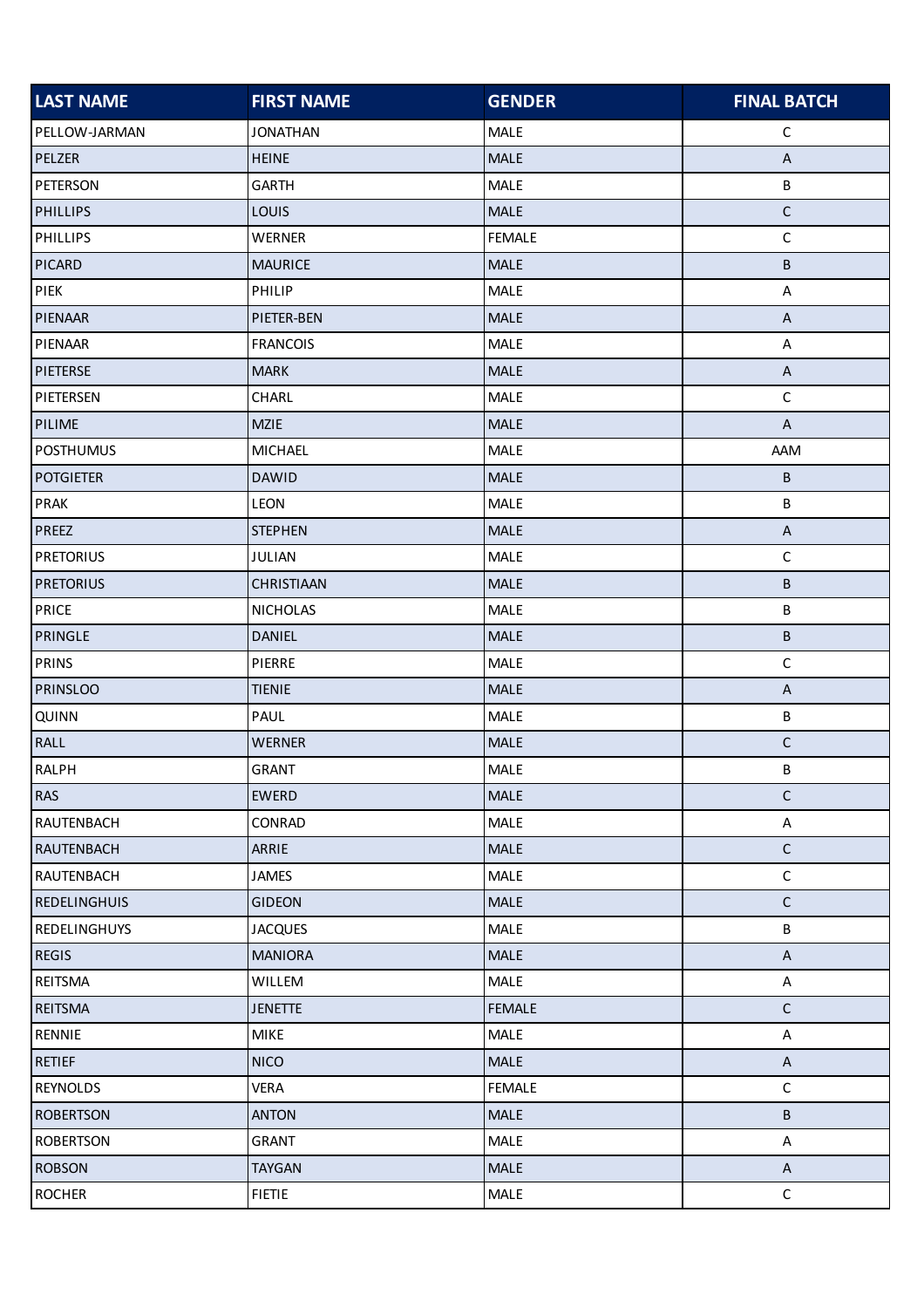| <b>LAST NAME</b>  | <b>FIRST NAME</b>   | <b>GENDER</b> | <b>FINAL BATCH</b>        |
|-------------------|---------------------|---------------|---------------------------|
| <b>ROEBERT</b>    | <b>RALTON JAMES</b> | <b>MALE</b>   | $\mathsf{C}$              |
| ROSSOUW           | N                   | MALE          | $\sf B$                   |
| <b>ROSSOUW</b>    | <b>WIMPIE</b>       | <b>MALE</b>   | $\mathsf C$               |
| ROSSOUW           | DANIEL JACOBUS      | MALE          | $\mathsf A$               |
| <b>ROUSSEAU</b>   | <b>SIEGFRIED</b>    | <b>MALE</b>   | $\boldsymbol{\mathsf{A}}$ |
| ROUSSEAU          | <b>INA</b>          | <b>FEMALE</b> | A                         |
| <b>ROUX</b>       | VAUGHN              | <b>MALE</b>   | В                         |
| <b>ROUX</b>       | PIERRE              | MALE          | B                         |
| <b>ROUX</b>       | <b>ETIENNE</b>      | <b>MALE</b>   | B                         |
| <b>ROUX</b>       | <b>FRANCOIS</b>     | MALE          | В                         |
| <b>RUDMAN</b>     | <b>VERNON</b>       | MALE          | B                         |
| <b>RUDOLPH</b>    | <b>MICHELLE</b>     | MALE          | $\mathsf C$               |
| <b>RUSSON</b>     | <b>MICHAEL</b>      | MALE          | B                         |
| <b>RUSSON</b>     | <b>KYLE</b>         | <b>MALE</b>   | B                         |
| <b>SALT</b>       | <b>GAVIN</b>        | MALE          | $\boldsymbol{\mathsf{A}}$ |
| SAMBOLEC          | RICHARD             | <b>MALE</b>   | A                         |
| <b>SANDERS</b>    | SAMANTHA            | <b>FEMALE</b> | AAF                       |
| <b>SAUNDERS</b>   | <b>MARK</b>         | MALE          | $\sf B$                   |
| <b>SCHAMREL</b>   | <b>HEINRO</b>       | MALE          | $\mathsf A$               |
| <b>SCHMIDT</b>    | ALFRED              | MALE          | B                         |
| <b>SCHMIDT</b>    | <b>JASON</b>        | <b>MALE</b>   | $\boldsymbol{\mathsf{A}}$ |
| <b>SCHOEMAN</b>   | <b>MORNE</b>        | MALE          | B                         |
| <b>SCHOLTZ</b>    | <b>DANIEL</b>       | MALE          | $\mathsf C$               |
| <b>SCHOLTZ</b>    | <b>ROBERT</b>       | MALE          | B                         |
| <b>SCOTT</b>      | <b>FREDDY</b>       | <b>MALE</b>   | $\mathsf C$               |
| <b>SEABRA</b>     | <b>VIC</b>          | <b>MALE</b>   | В                         |
| SELLEY            | <b>LISA</b>         | <b>FEMALE</b> | B                         |
| SELLEY            | <b>ROB</b>          | MALE          | B                         |
| <b>SELLICK</b>    | <b>ALASTAIR</b>     | <b>MALE</b>   | $\mathsf{A}$              |
| <b>SERFONTEIN</b> | <b>CONRELIUS</b>    | MALE          | $\mathsf C$               |
| <b>SERFONTEIN</b> | ANDRÉ               | <b>MALE</b>   | $\mathsf C$               |
| <b>SERFONTEIN</b> | WILLEM              | <b>MALE</b>   | $\mathsf C$               |
| SERRITSLEV TALBOT | <b>INGRID</b>       | <b>FEMALE</b> | B                         |
| SHMARYAHU         | <b>DORON</b>        | <b>MALE</b>   | A                         |
| <b>SIGONYELA</b>  | <b>PAULOS</b>       | <b>MALE</b>   | $\mathsf C$               |
| SIMAYILE          | AZUKILE             | <b>MALE</b>   | B                         |
| <b>SIMPSON</b>    | <b>WILLIAM</b>      | <b>MALE</b>   | $\boldsymbol{\mathsf{A}}$ |
| <b>SIMPSON</b>    | <b>HAYDEN</b>       | MALE          | $\boldsymbol{\mathsf{A}}$ |
| <b>SLABBERT</b>   | <b>LOUIS</b>        | MALE          | $\mathsf C$               |
| SMAL              | <b>ANTON</b>        | <b>MALE</b>   | A                         |
| <b>SMART</b>      | <b>ROGAN</b>        | <b>MALE</b>   | $\mathsf{A}$              |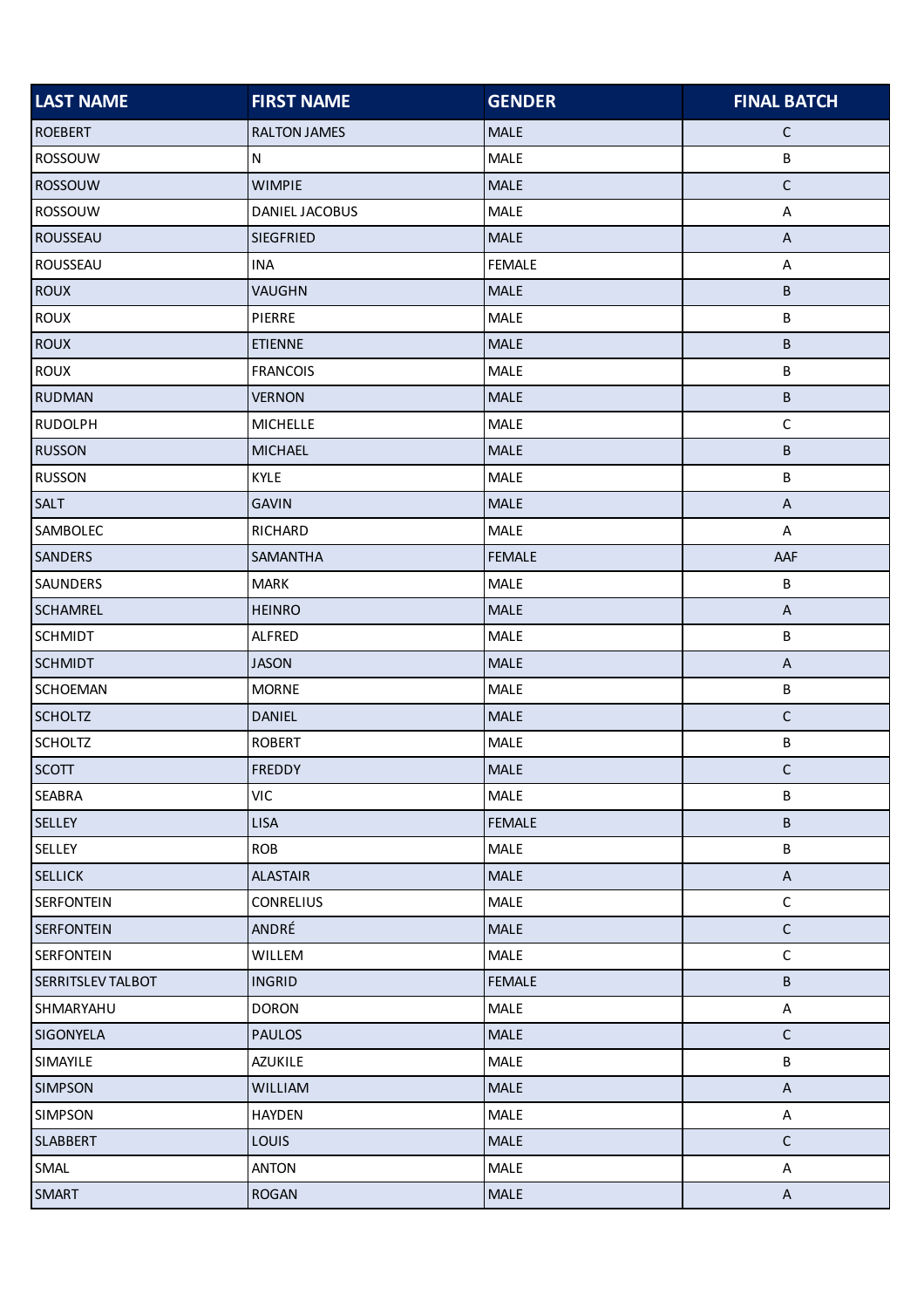| <b>LAST NAME</b>  | <b>FIRST NAME</b>         | <b>GENDER</b> | <b>FINAL BATCH</b>        |
|-------------------|---------------------------|---------------|---------------------------|
| <b>SMIT</b>       | <b>JN</b>                 | MALE          | Α                         |
| <b>SMIT</b>       | <b>IAN</b>                | MALE          | В                         |
| <b>SMIT</b>       | RIAAN                     | MALE          | $\sf A$                   |
| <b>SMIT</b>       | <b>TIAAN</b>              | MALE          | $\boldsymbol{\mathsf{A}}$ |
| <b>SMIT</b>       | <b>ALBERTYN</b>           | MALE          | $\mathsf A$               |
| <b>SMIT</b>       | <b>ANTON</b>              | MALE          | $\sf A$                   |
| <b>SMIT</b>       | RIAAN                     | MALE          | $\mathsf C$               |
| <b>SMIT</b>       | <b>FREDERICK</b>          | <b>MALE</b>   | AAM                       |
| <b>SMIT</b>       | <b>RIKUS</b>              | MALE          | B                         |
| <b>SMITH</b>      | <b>JUAN</b>               | MALE          | B                         |
| <b>SMITH</b>      | FRED                      | MALE          | $\mathsf A$               |
| SNEDDON           | GREGG                     | MALE          | B                         |
| SNELLING          | RIDGE                     | MALE          | $\mathsf C$               |
| SNYMAN            | <b>HANLIE</b>             | <b>FEMALE</b> | B                         |
| <b>SOARES</b>     | CARLOS                    | MALE          | B                         |
| <b>SOTO MAIOR</b> | <b>RICARDO</b>            | <b>MALE</b>   | B                         |
| <b>SQUIRES</b>    | WARREN                    | MALE          | $\sf A$                   |
| <b>STAM</b>       | ANDREW                    | MALE          | $\mathsf C$               |
| STEELE-GRAY       | RICHARD                   | MALE          | $\mathsf C$               |
| <b>STEENKAMP</b>  | <b>LINDY</b>              | <b>FEMALE</b> | B                         |
| <b>STEIN</b>      | AMANDA                    | <b>FEMALE</b> | A                         |
| <b>STEYL</b>      | <b>JULIO</b>              | <b>MALE</b>   | B                         |
| <b>STEYL</b>      | <b>TERSIUS</b>            | MALE          | B                         |
| <b>STEYN</b>      | <b>PAUL</b>               | MALE          | B                         |
| <b>STEYN</b>      | <b>GERT</b>               | MALE          | $\mathsf C$               |
| <b>STEYN</b>      | <b>ANTON</b>              | <b>MALE</b>   | B                         |
| <b>STEYN</b>      | HANNELE                   | <b>FEMALE</b> | B                         |
| <b>STEYN</b>      | <b>CHRISTIAAN LOURENS</b> | <b>MALE</b>   | $\mathsf C$               |
| <b>STEYN</b>      | <b>CHARLES</b>            | <b>MALE</b>   | B                         |
| <b>STEYN</b>      | <b>MARAIS</b>             | <b>MALE</b>   | B                         |
| <b>STEYN</b>      | <b>MARISCA</b>            | <b>FEMALE</b> | $\boldsymbol{\mathsf{A}}$ |
| <b>STEYN</b>      | <b>GERRIT</b>             | MALE          | $\sf B$                   |
| <b>STEYN</b>      | <b>JUAN</b>               | MALE          | $\mathsf C$               |
| <b>STOFBERG</b>   | <b>COBUS</b>              | <b>MALE</b>   | В                         |
| <b>STOFBERG</b>   | CARIN                     | <b>FEMALE</b> | B                         |
| <b>STOPFORTH</b>  | <b>ISCHEN</b>             | <b>FEMALE</b> | $\mathsf{A}$              |
| <b>STOPFORTH</b>  | PETER                     | MALE          | A                         |
| <b>STORBECK</b>   | ERIC                      | MALE          | $\boldsymbol{\mathsf{A}}$ |
| <b>STORM</b>      | <b>JACO</b>               | <b>MALE</b>   | $\boldsymbol{\mathsf{A}}$ |
| <b>STRAUSS</b>    | MARISKE                   | <b>FEMALE</b> | AAF                       |
| <b>STRAUSS</b>    | IZAK                      | <b>MALE</b>   | $\mathsf{A}$              |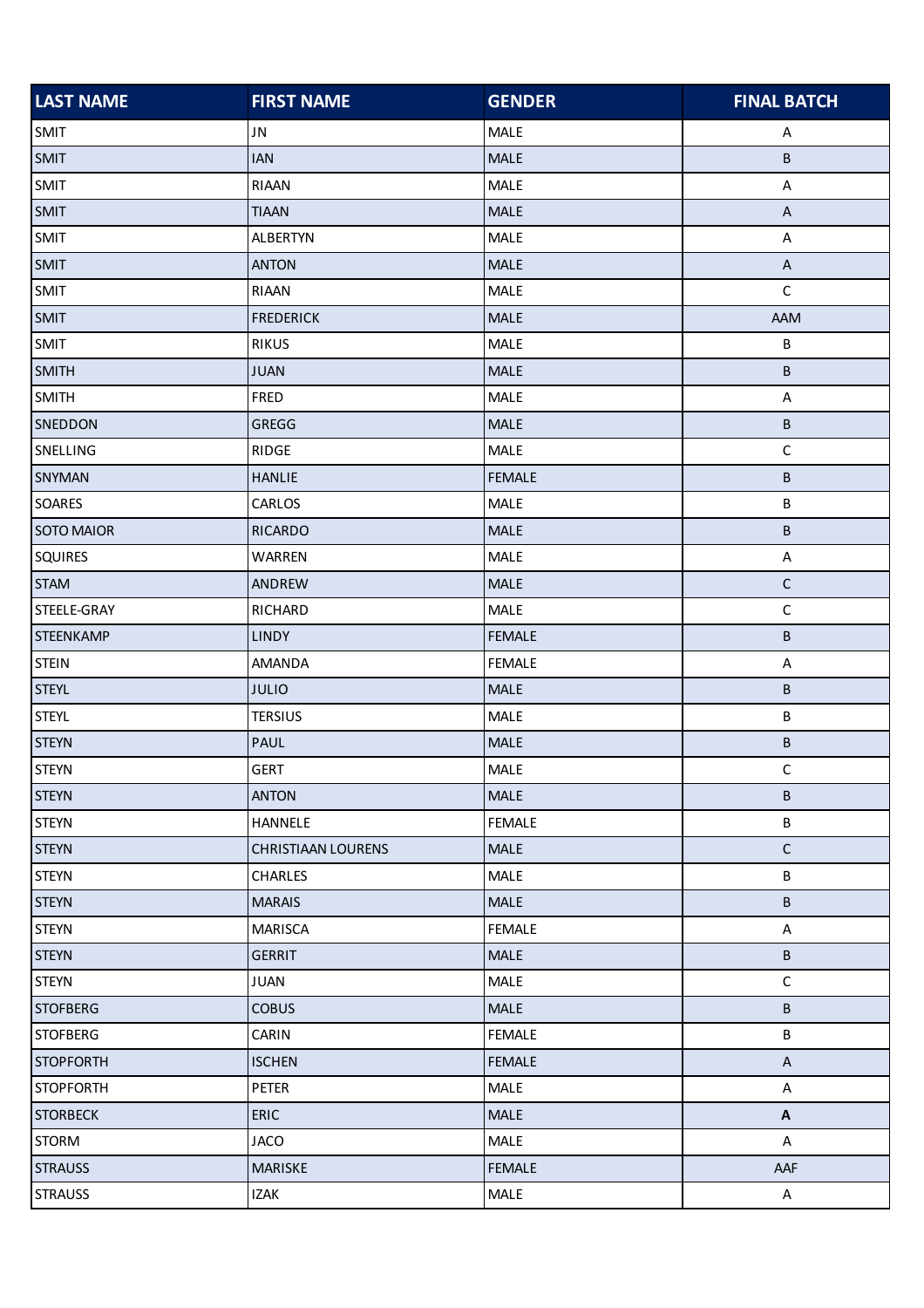| <b>LAST NAME</b>  | <b>FIRST NAME</b>  | <b>GENDER</b> | <b>FINAL BATCH</b>        |
|-------------------|--------------------|---------------|---------------------------|
| <b>STRUWIG</b>    | <b>OCKERT</b>      | <b>MALE</b>   | AAM                       |
| <b>STRYDOM</b>    | <b>WYNAND</b>      | MALE          | $\sf B$                   |
| <b>STRYDOM</b>    | <b>SIDNEY</b>      | <b>MALE</b>   | $\mathsf C$               |
| <b>STUDER</b>     | ANDREAS            | MALE          | $\mathsf A$               |
| <b>SUCEVIC</b>    | <b>BORIS</b>       | MALE          | $\mathsf C$               |
| <b>SUTTON</b>     | <b>MICHAEL</b>     | MALE          | A                         |
| <b>SWANEPOEL</b>  | LUDWIG             | <b>MALE</b>   | A                         |
| <b>SWANEPOEL</b>  | <b>JOHAN</b>       | <b>MALE</b>   | $\mathsf C$               |
| <b>SWANEPOEL</b>  | <b>BEN MELT</b>    | <b>MALE</b>   | AAM                       |
| SWANEPOEL         | YOLANDI            | <b>FEMALE</b> | AAF                       |
| <b>SWART</b>      | <b>HENRY</b>       | MALE          | $\boldsymbol{\mathsf{A}}$ |
| <b>SWART</b>      | <b>CORNE</b>       | <b>MALE</b>   | A                         |
| <b>SWART</b>      | <b>HERMAN</b>      | <b>MALE</b>   | $\boldsymbol{\mathsf{A}}$ |
| SWART             | <b>CHRISTOPHER</b> | MALE          | $\mathsf C$               |
| <b>SWART</b>      | CONRAD             | <b>MALE</b>   | $\sf B$                   |
| <b>SWART</b>      | <b>HERMAN</b>      | MALE          | $\mathsf C$               |
| <b>SWART</b>      | ZACHARY            | MALE          | $\mathsf C$               |
| <b>SWARTS</b>     | <b>JUSTIN</b>      | MALE          | $\mathsf C$               |
| <b>SWIEGERS</b>   | <b>PIET</b>        | <b>MALE</b>   | $\boldsymbol{\mathsf{A}}$ |
| <b>TALBOT</b>     | <b>MICHAEL</b>     | MALE          | A                         |
| <b>TALJAARD</b>   | <b>GEORGE</b>      | <b>MALE</b>   | $\mathsf{C}$              |
| <b>TERBLANCHE</b> | KOTIE              | MALE          | $\mathsf C$               |
| <b>TERBLANCHE</b> | <b>PIERRE</b>      | <b>MALE</b>   | $\boldsymbol{\mathsf{A}}$ |
| <b>TERBLANCHE</b> | CHANTELLE          | <b>FEMALE</b> | $\mathsf C$               |
| <b>TERBLANCHE</b> | <b>GERT</b>        | <b>MALE</b>   | $\mathsf C$               |
| <b>TERBLANCHE</b> | <b>VICTOR</b>      | MALE          | $\mathsf A$               |
| <b>TERBLANCHE</b> | <b>DAMON</b>       | MALE          | $\mathsf C$               |
| <b>TERLOUW</b>    | <b>JAEDON</b>      | MALE          | AAM                       |
| <b>THERON</b>     | <b>PIETER</b>      | MALE          | $\mathsf{A}$              |
| <b>THERON</b>     | <b>DAWIE</b>       | <b>MALE</b>   | B                         |
| <b>THERON</b>     | <b>JAN-HENDRIK</b> | MALE          | $\mathsf A$               |
| <b>THERON</b>     | PIETER             | MALE          | $\mathsf C$               |
| <b>THIART</b>     | <b>BERNARD</b>     | <b>MALE</b>   | $\mathsf C$               |
| <b>THIART</b>     | <b>RONEL</b>       | <b>FEMALE</b> | $\mathsf C$               |
| <b>THOMAS</b>     | <b>RYAN</b>        | <b>MALE</b>   | $\boldsymbol{\mathsf{A}}$ |
| <b>THOMSON</b>    | <b>HOWARD</b>      | <b>MALE</b>   | $\mathsf C$               |
| <b>TSHIFULARO</b> | AVHAPFANI          | <b>MALE</b>   | $\sf B$                   |
| <b>TURCK</b>      | <b>URSULA</b>      | <b>FEMALE</b> | B                         |
| <b>ULYATE</b>     | VAUGHAN            | MALE          | $\boldsymbol{\mathsf{A}}$ |
| <b>UYS</b>        | <b>JURGENS</b>     | <b>MALE</b>   | AAM                       |
| <b>UYS</b>        | KOOS               | <b>MALE</b>   | $\mathsf{A}$              |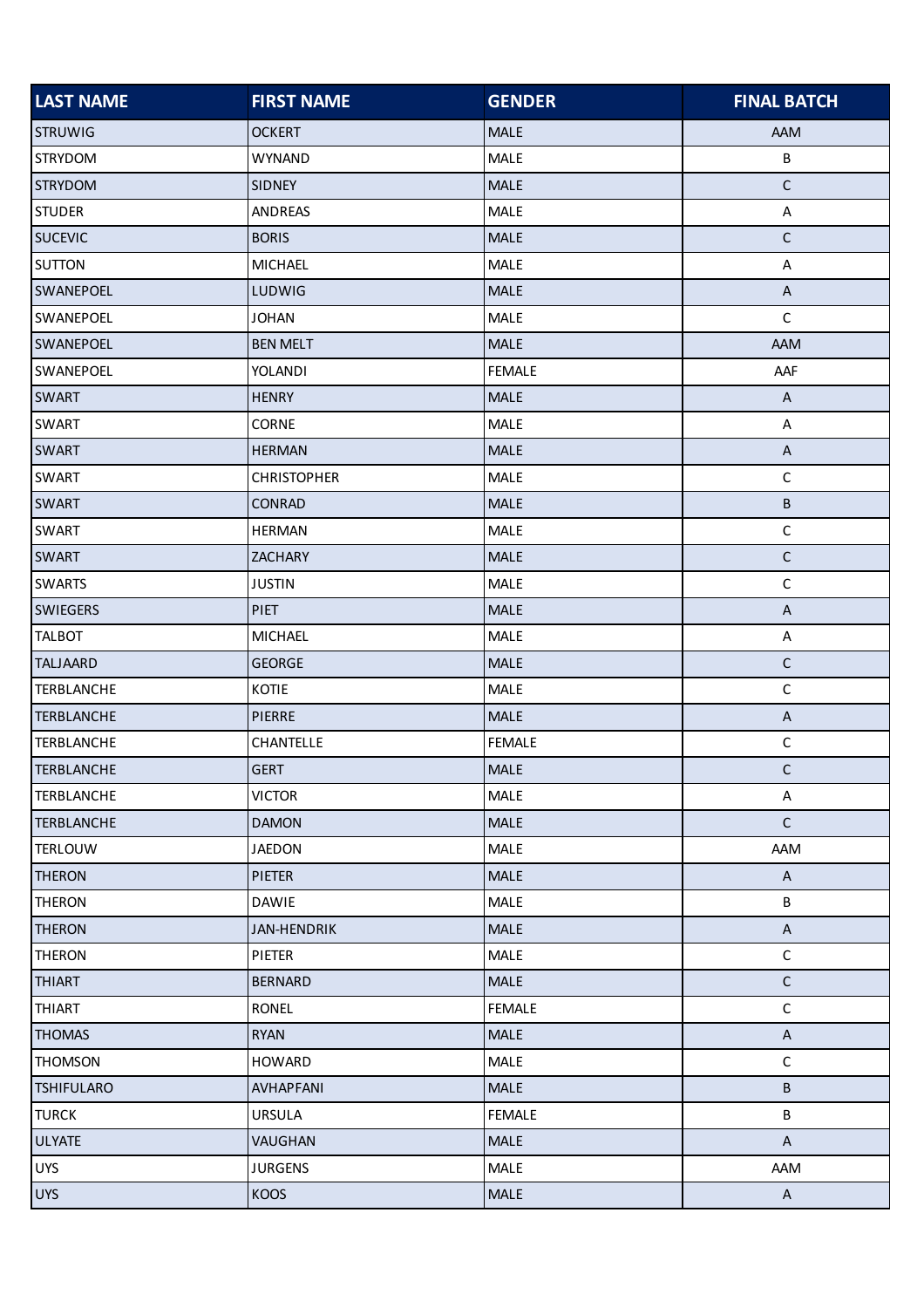| <b>LAST NAME</b>          | <b>FIRST NAME</b> | <b>GENDER</b> | <b>FINAL BATCH</b>        |
|---------------------------|-------------------|---------------|---------------------------|
| <b>VAN AARDENNE</b>       | <b>CAS</b>        | <b>MALE</b>   | A                         |
| VAN AARDT                 | <b>CAREL</b>      | <b>MALE</b>   | $\mathsf C$               |
| <b>VAN AARDT</b>          | CAREL             | <b>MALE</b>   | $\mathsf C$               |
| <b>VAN BILJON</b>         | <b>WIMPIE</b>     | <b>MALE</b>   | $\mathsf{C}$              |
| <b>VAN BILJON</b>         | LEANDRI           | <b>FEMALE</b> | $\mathsf C$               |
| <b>VAN DE LANGENBERG</b>  | <b>DONOVAN</b>    | <b>MALE</b>   | В                         |
| VAN DEN BERG              | <b>ROELOF</b>     | <b>MALE</b>   | Α                         |
| <b>VAN DEN BERG</b>       | SHERYL            | <b>FEMALE</b> | $\mathsf{C}$              |
| <b>VAN DEN BERGH</b>      | <b>WIAN</b>       | <b>MALE</b>   | AAM                       |
| <b>VAN DER BERG</b>       | ALBERT            | <b>MALE</b>   | A                         |
| VAN DER LINDE             | <b>JACQUES</b>    | <b>MALE</b>   | В                         |
| <b>VAN DER LINDE</b>      | <b>MARISA</b>     | <b>FEMALE</b> | $\mathsf{A}$              |
| <b>VAN DER MERWE</b>      | PHILIP            | <b>MALE</b>   | Α                         |
| <b>VAN DER MERWE</b>      | <b>HUGUETTE</b>   | <b>FEMALE</b> | B                         |
| <b>VAN DER MERWE</b>      | <b>WYDEMAN</b>    | <b>MALE</b>   | $\mathsf C$               |
| <b>VAN DER MERWE</b>      | <b>GAVIN</b>      | <b>MALE</b>   | $\boldsymbol{\mathsf{A}}$ |
| VAN DER MERWE             | <b>BREND</b>      | <b>MALE</b>   | $\mathsf C$               |
| <b>VAN DER MERWE</b>      | <b>MARIUS</b>     | <b>MALE</b>   | $\mathsf C$               |
| VAN DER NEST              | <b>GRAEME</b>     | <b>MALE</b>   | С                         |
| <b>VAN DER VEEN</b>       | <b>HANS</b>       | <b>MALE</b>   | A                         |
| VAN DER WALT              | DANIEL            | <b>MALE</b>   | AAM                       |
| VAN DER WALT              | PHILIP            | <b>MALE</b>   | B                         |
| VAN DER WESTHUIZEN        | CHRISTIAAN        | <b>MALE</b>   | Α                         |
| <b>VAN DER WESTHUIZEN</b> | <b>RUAN</b>       | <b>MALE</b>   | AAM                       |
| <b>VAN EEDEN</b>          | <b>BRENDAN</b>    | <b>MALE</b>   | AAM                       |
| <b>VAN GEND</b>           | <b>ANDRE</b>      | <b>MALE</b>   | В                         |
| <b>VAN GREUNEN</b>        | <b>MORNE</b>      | <b>MALE</b>   | A                         |
| <b>VAN HEERDEN</b>        | <b>WILLIE</b>     | <b>MALE</b>   | B                         |
| <b>VAN HEERDEN</b>        | PIETER            | <b>MALE</b>   | A                         |
| <b>VAN HEERDEN</b>        | <b>RICUS</b>      | <b>MALE</b>   | $\mathsf C$               |
| VAN HEERDEN               | <b>JACO</b>       | <b>MALE</b>   | $\mathsf C$               |
| <b>VAN HEERDEN</b>        | <b>YOLANDE</b>    | <b>FEMALE</b> | $\mathsf C$               |
| <b>VAN HEMERT</b>         | <b>DAN</b>        | <b>MALE</b>   | $\mathsf C$               |
| <b>VAN JAARSVELD</b>      | <b>DANIE</b>      | <b>MALE</b>   | B                         |
| VAN JAARSVELD             | DEWALD            | <b>MALE</b>   | A                         |
| <b>VAN JAARSVELD</b>      | <b>BERNARD</b>    | <b>MALE</b>   | B                         |
| VAN JAARSVELDT            | <b>JONATAN</b>    | <b>MALE</b>   | B                         |
| <b>VAN NIEKERK</b>        | LEON              | <b>MALE</b>   | $\boldsymbol{\mathsf{A}}$ |
| <b>VAN NIEKERK</b>        | <b>JUSTIN</b>     | <b>MALE</b>   | B                         |
| <b>VAN NIEKERK</b>        | <b>RAYMOND</b>    | <b>MALE</b>   | A                         |
| <b>VAN NIEKERK</b>        | <b>FRANS</b>      | <b>MALE</b>   | B                         |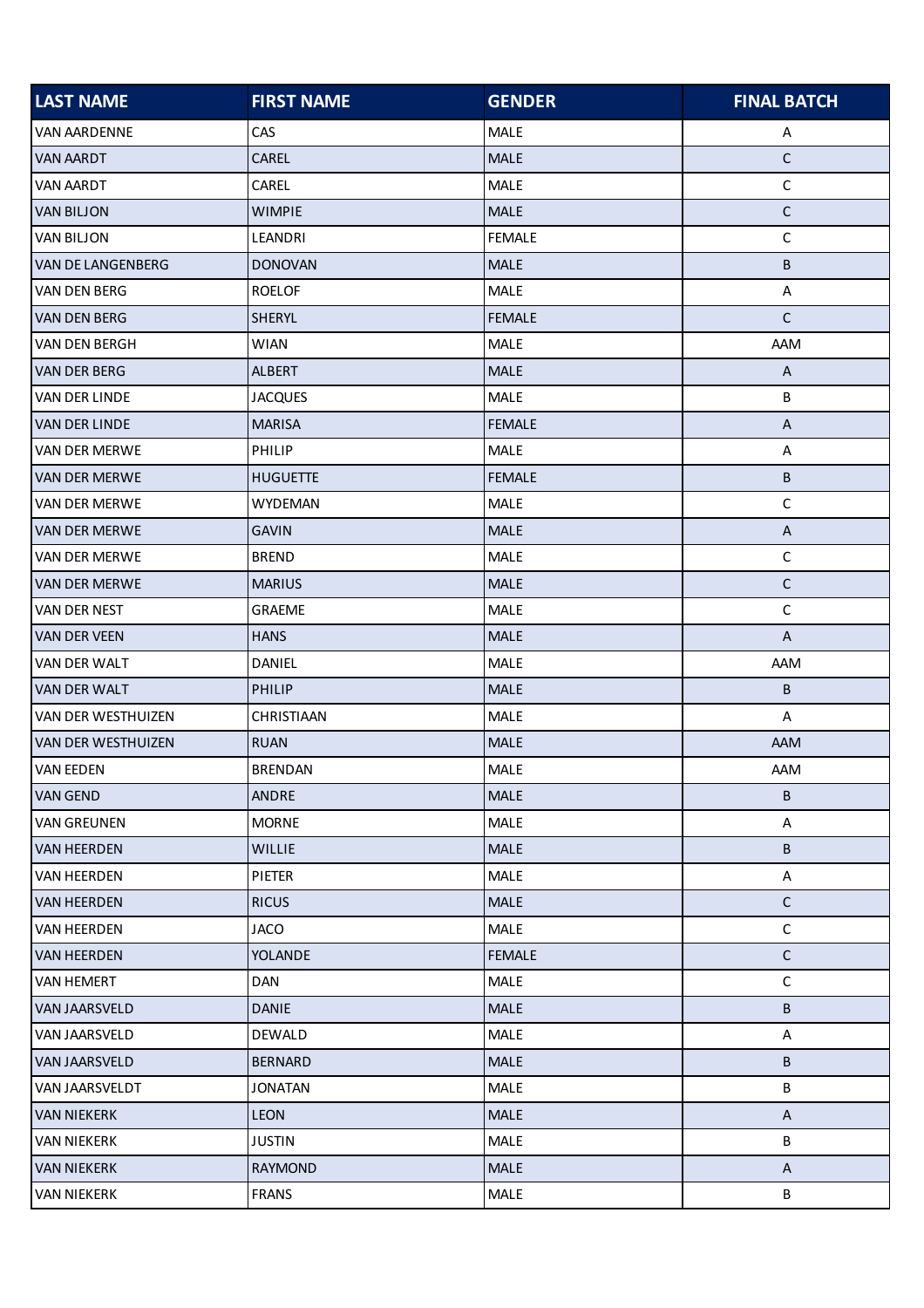| <b>LAST NAME</b>      | <b>FIRST NAME</b> | <b>GENDER</b> | <b>FINAL BATCH</b>        |
|-----------------------|-------------------|---------------|---------------------------|
| <b>VAN NIEKERK</b>    | EP                | <b>MALE</b>   | $\mathsf{C}$              |
| <b>VAN NIEKERK</b>    | KEITH             | <b>MALE</b>   | $\mathsf C$               |
| <b>VAN PLETZEN</b>    | <b>STEPHAN</b>    | <b>MALE</b>   | $\boldsymbol{\mathsf{A}}$ |
| <b>VAN RENSBURG</b>   | <b>DAWIE</b>      | MALE          | A                         |
| <b>VAN RENSBURG</b>   | <b>JAMES</b>      | <b>MALE</b>   | $\mathsf C$               |
| <b>VAN RENSBURG</b>   | <b>NOEL</b>       | MALE          | $\mathsf C$               |
| <b>VAN RENSBURG</b>   | <b>PIET</b>       | <b>MALE</b>   | $\sf B$                   |
| <b>VAN RENSBURG</b>   | <b>RAUCH</b>      | MALE          | $\mathsf C$               |
| <b>VAN ROOYEN</b>     | <b>RUDI</b>       | <b>MALE</b>   | B                         |
| <b>VAN ROOYEN</b>     | <b>MICHAEL</b>    | MALE          | A                         |
| <b>VAN ROOYEN</b>     | <b>DEWALD</b>     | <b>MALE</b>   | $\sf B$                   |
| <b>VAN ROOYEN</b>     | <b>HEINRICH</b>   | <b>MALE</b>   | $\mathsf C$               |
| <b>VAN SCHOOR</b>     | KELSEY            | <b>FEMALE</b> | AAF                       |
| VAN SCHOUWENBURG      | <b>FRANCOIS</b>   | MALE          | $\sf B$                   |
| <b>VAN STADEN</b>     | <b>YVONN</b>      | <b>FEMALE</b> | $\sf B$                   |
| <b>VAN STADEN</b>     | <b>JACQUES</b>    | MALE          | $\mathsf C$               |
| <b>VAN STADEN</b>     | <b>JEAN</b>       | <b>MALE</b>   | $\boldsymbol{\mathsf{A}}$ |
| <b>VAN VLAANDEREN</b> | <b>THOMAS</b>     | MALE          | $\mathsf C$               |
| <b>VAN VREDEN</b>     | <b>JOE</b>        | <b>MALE</b>   | $\mathsf C$               |
| <b>VAN VUUREN</b>     | <b>DEON</b>       | <b>MALE</b>   | A                         |
| <b>VAN VUUREN</b>     | JP                | MALE          | $\mathsf C$               |
| <b>VAN VUUREN</b>     | <b>RAYNO</b>      | MALE          | A                         |
| <b>VAN WYK</b>        | CP                | MALE          | AAM                       |
| <b>VAN WYK</b>        | <b>HENNING</b>    | <b>MALE</b>   | A                         |
| <b>VAN WYK</b>        | <b>THEODORE</b>   | <b>MALE</b>   | В                         |
| <b>VAN WYK</b>        | <b>STEFAN</b>     | <b>MALE</b>   | $\mathsf C$               |
| <b>VAN WYK</b>        | <b>DIRKIE</b>     | MALE          | $\sf B$                   |
| <b>VAN WYK</b>        | <b>REINO</b>      | <b>MALE</b>   | B                         |
| <b>VAN WYK</b>        | <b>CORNELIS</b>   | <b>MALE</b>   | $\mathsf C$               |
| <b>VAN ZYL</b>        | THEO ERNST        | <b>MALE</b>   | A                         |
| <b>VAN ZYL</b>        | <b>NICO</b>       | MALE          | $\boldsymbol{\mathsf{A}}$ |
| VAN ZYL               | <b>FRANKO</b>     | <b>MALE</b>   | AAM                       |
| VAN ZYL               | <b>BARRY</b>      | <b>MALE</b>   | $\mathsf{C}$              |
| <b>VAN ZYL</b>        | DE VILLIERS       | <b>MALE</b>   | B                         |
| VAN ZYL SMIT          | <b>NELLIS</b>     | <b>MALE</b>   | $\mathsf C$               |
| <b>VD MERWE</b>       | FAF               | <b>MALE</b>   | $\mathsf C$               |
| <b>VEITCH</b>         | <b>MORNE</b>      | MALE          | $\sf B$                   |
| VELTMAN               | <b>MICHIEL</b>    | MALE          | $\mathsf C$               |
| <b>VENTER</b>         | <b>FANIE</b>      | <b>MALE</b>   | $\boldsymbol{\mathsf{A}}$ |
| <b>VENTER</b>         | DENNIS            | <b>MALE</b>   | B                         |
| <b>VENTER</b>         | <b>JACO</b>       | <b>MALE</b>   | AAM                       |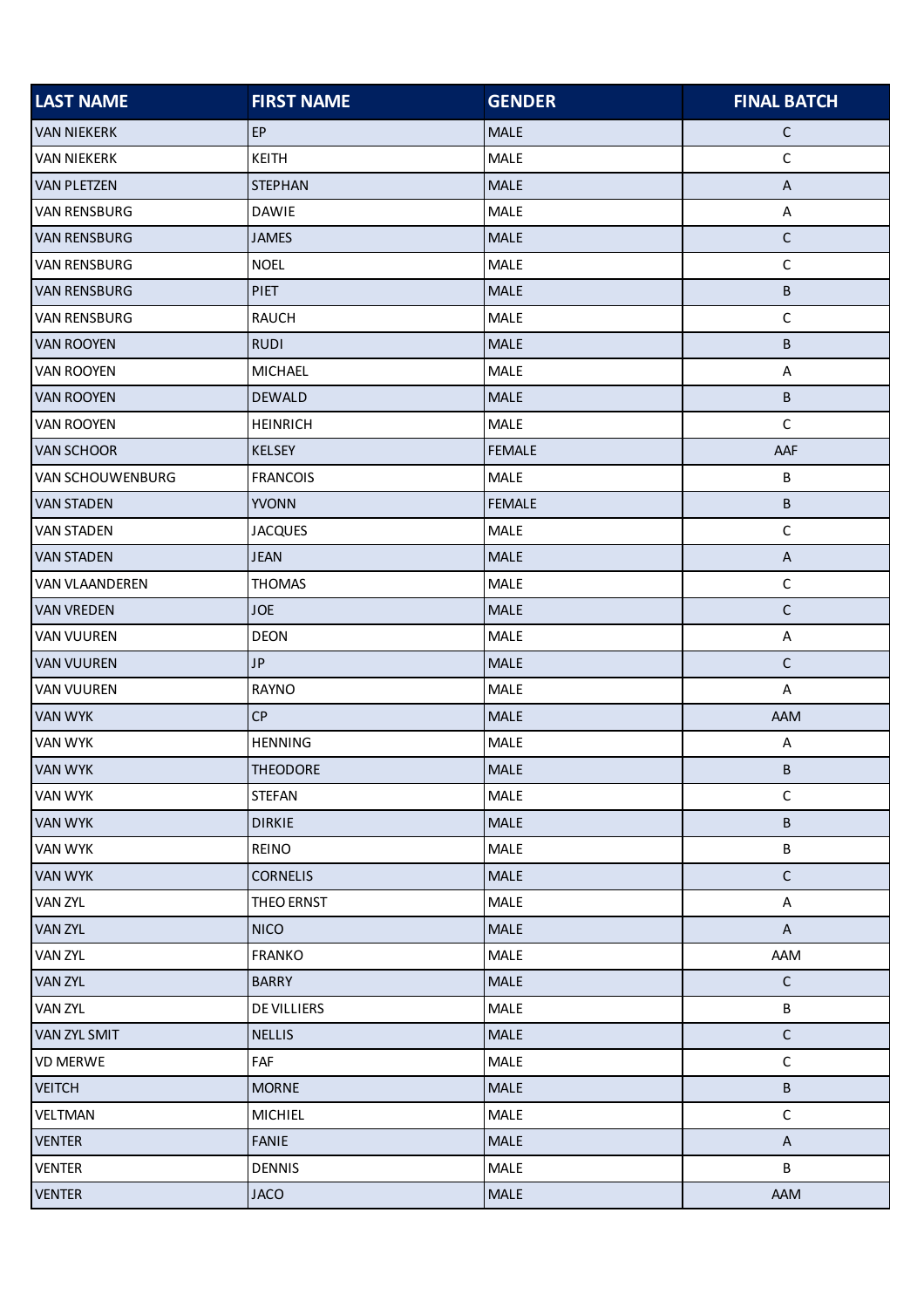| <b>LAST NAME</b>  | <b>FIRST NAME</b> | <b>GENDER</b> | <b>FINAL BATCH</b>        |
|-------------------|-------------------|---------------|---------------------------|
| <b>VENTER</b>     | CHRIS-JAN         | <b>MALE</b>   | A                         |
| <b>VERBEEK</b>    | <b>RENIER</b>     | MALE          | В                         |
| <b>VERMAAK</b>    | DANIEL            | MALE          | $\mathsf C$               |
| <b>VERMEULEN</b>  | ROELOF ANDRIES    | MALE          | $\boldsymbol{\mathsf{A}}$ |
| VERMEULEN         | <b>ROELOF</b>     | MALE          | $\mathsf C$               |
| <b>VERMEULEN</b>  | <b>OCKIE</b>      | <b>MALE</b>   | $\boldsymbol{\mathsf{A}}$ |
| VERMEULEN         | <b>OKKIE</b>      | MALE          | $\mathsf C$               |
| <b>VERMEULEN</b>  | <b>ROELF</b>      | MALE          | B                         |
| VERNEDE           | <b>SCIP</b>       | MALE          | $\mathbf{C}$              |
| <b>VERSTER</b>    | <b>LEONE</b>      | <b>FEMALE</b> | AAF                       |
| <b>VIDELER</b>    | EDWIN             | MALE          | B                         |
| <b>VILJOEN</b>    | <b>ILSE</b>       | <b>FEMALE</b> | B                         |
| VILJOEN           | <b>BEN</b>        | MALE          | B                         |
| <b>VILJOEN</b>    | <b>JAN</b>        | <b>MALE</b>   | $\mathsf C$               |
| <b>VISSER</b>     | <b>TOBIE</b>      | MALE          | B                         |
| <b>VISSER</b>     | <b>THEDO</b>      | <b>MALE</b>   | B                         |
| <b>VISSER</b>     | LOUIS             | MALE          | $\mathsf C$               |
| <b>VISSER</b>     | <b>FRIKKIE</b>    | MALE          | B                         |
| <b>VISSER</b>     | <b>MIKE</b>       | MALE          | $\mathsf C$               |
| <b>VISSER</b>     | <b>DIRK</b>       | MALE          | $\mathsf C$               |
| <b>VISSER</b>     | J.C.              | MALE          | $\mathsf C$               |
| <b>VISSER</b>     | LOUIS             | <b>MALE</b>   | $\mathsf C$               |
| <b>VISSER</b>     | SU-MARI           | <b>FEMALE</b> | B                         |
| <b>VIVIER</b>     | LIZA              | <b>FEMALE</b> | B                         |
| <b>VIVIER</b>     | <b>TERTIUS</b>    | MALE          | A                         |
| <b>VLOK</b>       | <b>JAMPIE</b>     | <b>MALE</b>   | B                         |
| <b>VLOTMAN</b>    | <b>LOURENS</b>    | MALE          | B                         |
| <b>VOLLGRAAFF</b> | <b>HERMIAS</b>    | <b>MALE</b>   | $\mathsf{A}$              |
| <b>VON DURING</b> | KAI               | MALE          | AAM                       |
| VON MOLENDORFF    | <b>JACO</b>       | <b>MALE</b>   | $\mathsf C$               |
| <b>VOSLOO</b>     | <b>ROBERT</b>     | MALE          | $\mathsf C$               |
| <b>VREKEN</b>     | <b>NICO</b>       | <b>MALE</b>   | B                         |
| VREKEN            | <b>YMKE</b>       | MALE          | $\mathsf C$               |
| <b>VREKEN</b>     | <b>JAN</b>        | <b>MALE</b>   | $\mathsf{C}$              |
| WAKEFIELD         | WILLIAM           | <b>MALE</b>   | $\mathsf{A}$              |
| WAKEFIELD         | AMY               | <b>FEMALE</b> | AAF                       |
| WALLIMANN         | RETO              | MALE          | $\mathsf C$               |
| WALTERS           | LOMBARD           | <b>MALE</b>   | $\mathsf C$               |
| WANNENBURG        | <b>BRAAM</b>      | MALE          | A                         |
| <b>WARD</b>       | <b>MARK</b>       | <b>MALE</b>   | B                         |
| WASOWICZ          | WALDEK            | <b>MALE</b>   | $\mathsf{A}$              |